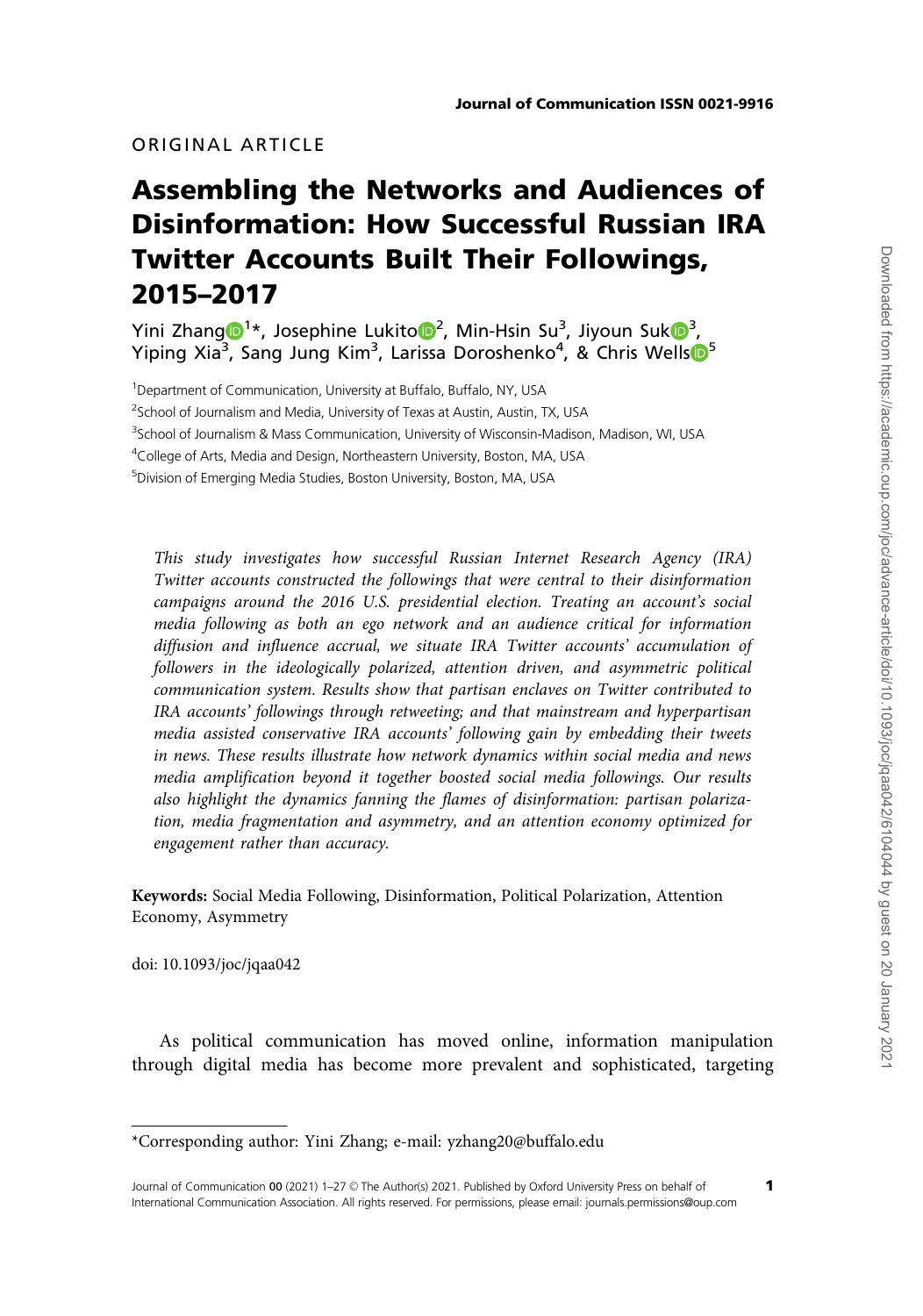search engine query results, faking grassroots support, and artificially boosting visibility on social media ([Metaxas](#page-24-0) & [Mustafaraj, 2012;](#page-24-0) [Ratkiewicz et al., 2011\)](#page-25-0). The Russian disinformation campaign on social media around the 2016 presidential election season has become a well-studied case of information manipulation. While most research on the operations of the Russian Internet Research Agency (IRA) has assessed IRA social media tactics and potential influence (e.g., [Badawy et al., 2018,](#page-22-0) [2019;](#page-22-0) [Bail et al., 2020](#page-22-0)), this article focuses on how the most successful impostor IRA Twitter accounts built the followings upon which their influence was based.

Several highly successful IRA Twitter accounts like @TEN\_GOP transformed themselves from average Twitter users with a few hundred followers in late 2015 to microcelebrities commanding over one hundred thousand followers before their discovery in September 2017. They also appeared dozens of times in news media, mainstream and fringe alike [\(Lukito et al., 2020\)](#page-24-0), and interacted with thousands of American Twitter users, including prominent politicians, pundits, and strategists [\(O'Brien, 2017\)](#page-25-0). By measures of news media exposure and social media engagement, these few IRA accounts and the larger disinformation campaign of which they were a part were highly successful. Integral to this success was the accounts' large Twitter followings, which (a) facilitated the direct dissemination of strategic messages by serving as their audiences; (b) functioned as a set of individuals likely to amplify their messages through retweeting and other means; and (c) provided visible engagement metrics that looked to other observers, including journalists, like evidence of authority and authenticity.<sup>1</sup>

We conceptualize social media following as both an ego network and an audience, which ultimately operates as a critical asset of communicative power. We then take a quantitative case study approach to analyze how the four most successful English-speaking IRA Twitter accounts (quantified in terms of retweets; [Cha et al.,](#page-23-0) [2010\)](#page-23-0) constructed their followings. In doing so, this article makes two sets of contributions: the first concerns discussion about how social media networks evolve ecologically [\(McPherson et al., 2001](#page-24-0)) and how attention and audiences are captured in an interlinked, hybrid media system ([Chadwick, 2017](#page-23-0); [Webster, 2014\)](#page-26-0). The second adds to our understanding of disinformation in the broader configuration of the political communication system. Research on the information disorder ([Wardle](#page-25-0) [& Derakhshan, 2017](#page-25-0)) tends to focus on diffusion within certain platforms. However, we must recognize that most (dis)information campaigns involve not a single platform or diffusion dynamic, but multiple parts of the political communication system as well as the interplay between institutional, cultural, and technological undercurrents in the system [\(Benkler, Faris, & Roberts, 2018](#page-22-0); [Bode](#page-22-0) & [Vraga, 2018;](#page-22-0) [Jamieson, 2020\)](#page-24-0).

Using a combination of three datasets—tweets related to IRA accounts from a random 1% Twitter archive, partisan and mainstream news media's uptake of IRA accounts' tweets, and a unique set of politically active Twitter users' engagement with IRA accounts—and applying time series modeling and computational quantitative analysis, we find that the engagement with partisan Twitter networks was key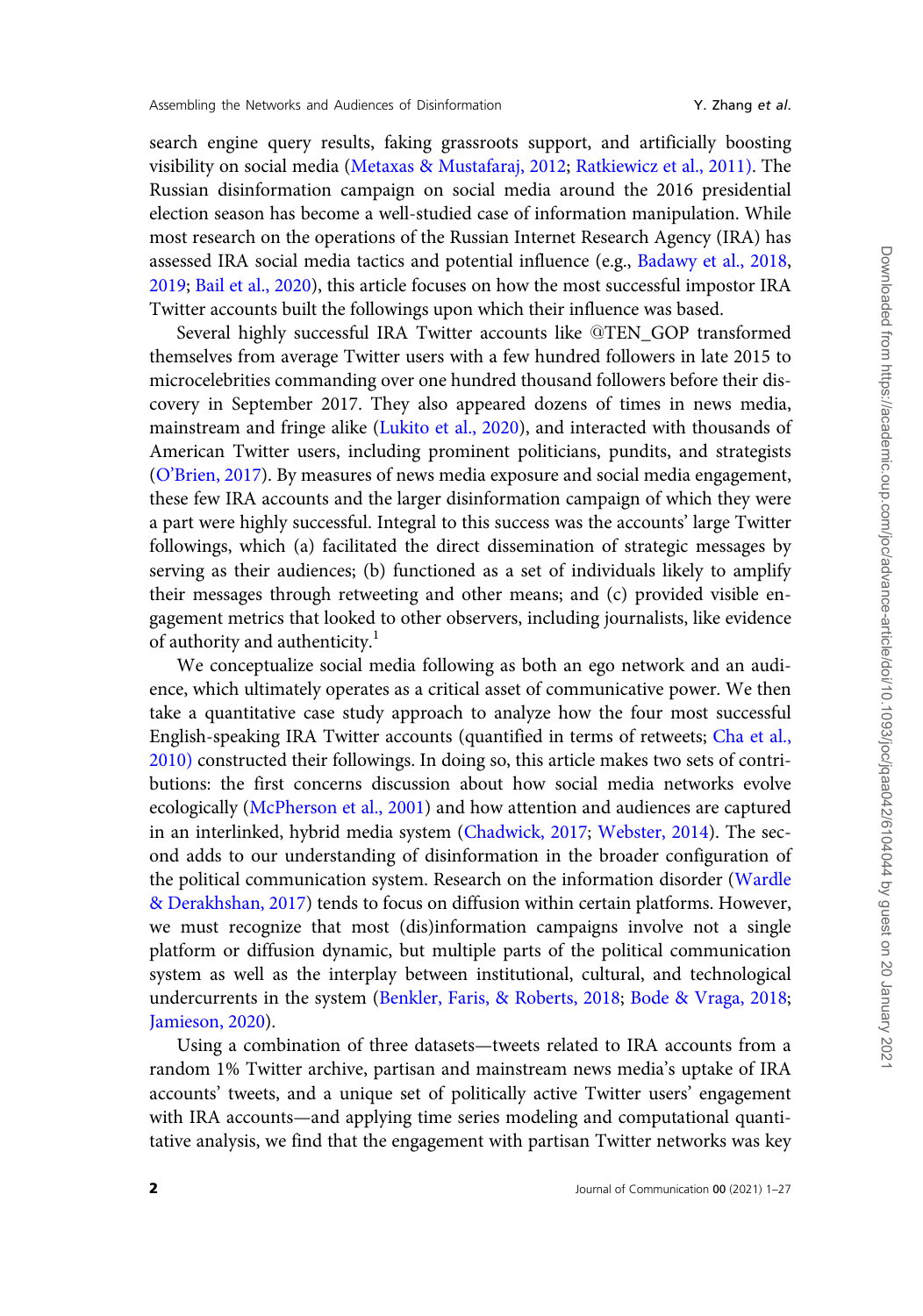to the most successful IRA accounts' assemblage of followers. For IRA accounts masquerading as conservatives, the gain in Twitter following was also partly fueled by hyperconservative outlets' and mainstream media's amplification of their messages. Thus, the accumulation of a large social media following rests on both network dynamics within social media and news media amplification beyond it. By demonstrating how partisan Twitter enclaves and news media helped coalesce Twitter following, our findings reveal mechanisms of network and audience building in the deeply connected political communication system. Moreover, our results provide empirical evidence showing how features of the American political communication system—deep partisan polarization, news media's drive for attention, and the conservative media ecosystem in particular—fed the success of political disinformation actors.

In what follows, we describe the larger political communication context and connect it to disinformation on social media. Then we discuss the nature of social media following and its importance for any actor to spread messages and grow influence. We next introduce hypotheses about how the forces of the political communication system contributed to the IRA accounts' accumulation of Twitter followers.

# The new political communication system: Old players and new entrants in an attention economy, embedded in asymmetrical media ecosystems

In the past two decades, a host of digital media outlets and social media platforms have emerged, featuring more partisan slant and overt conflict than was common in the broadcast era [\(Baum](#page-22-0) & [Groeling, 2008](#page-22-0)). Those new entrants compete with legacy outlets for attention by operating on the logics of inexpensive production, network distribution, and niche targeting [\(Klinger & Svensson, 2015\)](#page-24-0). This competition exists in tandem with cooperation and coadaptation between the older and newer media, resulting in an interdependence between actors in the media system [\(Chadwick, 2017](#page-23-0)).

In the meantime, average citizens have become empowered to influence news agendas through connective actions organized over digital platforms ([Bennett &](#page-22-0) [Segerberg, 2013\)](#page-22-0) or creative expressions during high-profile media events ([Freelon](#page-23-0) & [Karpf, 2015](#page-23-0)). As pathways to capture attention are no longer exclusively access to traditional media gates ([Tufekci, 2013\)](#page-25-0), social media has become a tool for growing one's audience and gaining attention [\(Tufekci](#page-25-0) & [Wilson, 2012\)](#page-25-0). Even "decentralized networks of people" ([Boyd, 2017](#page-23-0))—like Anonymous and 4chan communities—can exploit the media system by manipulating trending topics or memes. This new configuration opens opportunities for democratic movements, fake news outlets, and the fringes of ideological/cultural spheres to advance issue agendas, define issue frames, and amplify their voices (e.g., [Freelon, McIlwain, & Clark, 2016](#page-23-0); [Marwick &](#page-24-0) [Lewis, 2017;](#page-24-0) [Vargo, Guo, & Amazeen, 2018\)](#page-25-0).

A direct outcome of such a dazzling array of actors entering the political communication system is the cacophony of information and, consequently, the scarcity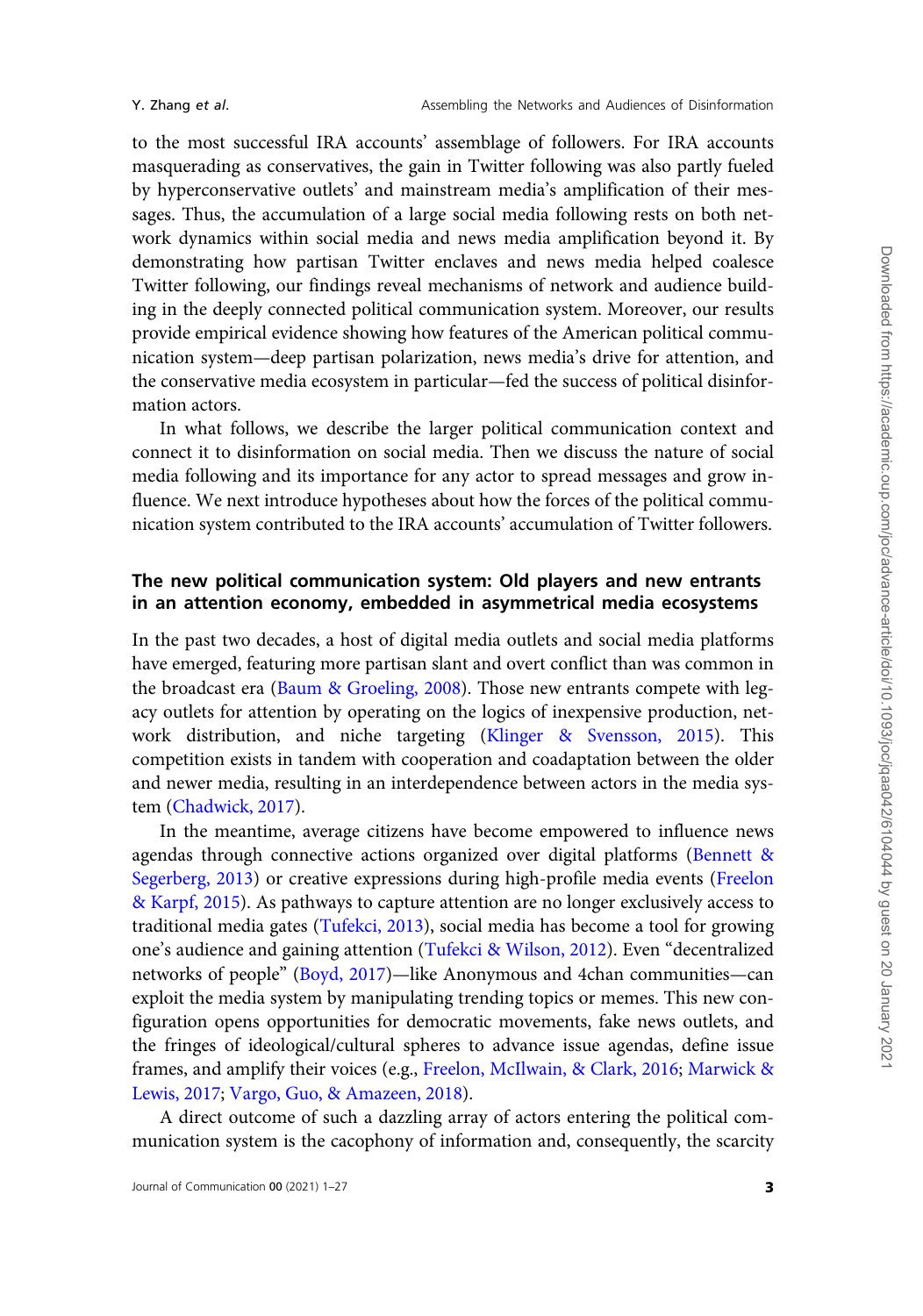of attention [\(Webster, 2014;](#page-26-0) [Wu, 2017\)](#page-26-0). Within the attention economy, power lies in the ability to command attention. The pressure to attract attention shapes communicators' behaviors, including chasing objects that bring attention ([Karpf, 2016](#page-24-0)) and producing viral and click-bait content ([McGregor, 2019;](#page-24-0) [Munger, 2020\)](#page-25-0).

Furthermore, the media system is asymmetrical, as illustrated in discrepant structures, norms, and cultures of the liberal and conservative media ecosystems [\(Benkler, Faris,](#page-22-0) & [Roberts, 2018\)](#page-22-0). While the former is undergirded by truth-seeking journalistic norms and tightly coupled with politically centrist legacy journalistic institutions, the latter is detached from the center and insulated by the doctrines of identity and ideological purity, making it more susceptible to the influence of ideologically-driven activism, fake news, and disinformation campaigns [\(Benkler,](#page-22-0) [Faris, & Roberts, 2018;](#page-22-0) [Bovet](#page-23-0) & [Makse, 2019;](#page-23-0) [Freelon, Marwick, & Kreiss, 2020;](#page-23-0) [Hjorth & Adler-Nissen, 2019\)](#page-24-0).

In short, a media system that is highly ideological, permeable, and attentiondriven opens up opportunities for a myriad of actors to innovate ways of inserting themselves into the attention ecology and to disseminate messages and accumulate influence, in good and bad faith. And the asymmetry between the liberal and conservative media ecosystems suggests the likelihood of divergent processes of information flow and influence accrual.

# Social media disinformation

Our cases, successful IRA Twitter accounts, are examples of the much broader category of disinformation circulated through social media that has attracted significant academic attention from various disciplines (e.g., [Benkler, Faris, & Roberts, 2018;](#page-22-0) [Bennett](#page-22-0) [& Livingston, 2018;](#page-22-0) [Starbird, Arif,](#page-25-0) & [Wilson, 2019\)](#page-25-0). We use the term disinformation to refer to fabricated, manipulated, impostor, or false-context information created by particular agents to cause harm and gain political, financial, social, and psychological advantages ([Wardle](#page-25-0) & [Derakhshan, 2017\)](#page-25-0).

According to [Tucker et al. \(2018\),](#page-25-0) a wide range of agents have been involved in producing political disinformation. Having a long history of running disinformation campaigns, Russia has recently extended its disinformation efforts from former Soviet countries like Ukraine [\(Vanderhill, 2013\)](#page-25-0) to Western democracies like the U.S., using cyber-attacks, trolling, hacking, and promoting socially conservative ideologies ([Jamieson, 2020;](#page-24-0) [Ziegler, 2018\)](#page-26-0). Hyperpartisan media sites are also a prominent originator of political disinformation and misinformation and their stories are much more widely shared on Facebook than stories from purely fake news websites [\(Faris et al., 2017](#page-23-0); [Silverman et al., 2017\).](#page-25-0) Even mainstream media can recirculate and validate disinformation by inadvertently incorporating disinformation originating from foreign government ([Faris et al., 2017;](#page-23-0) [Tucker et al., 2018\)](#page-25-0). Furthermore, communities of interest, i.e., enclaves, tend to consume, sustain, and amplify disinformation ([Del Vicario et al., 2016\)](#page-23-0).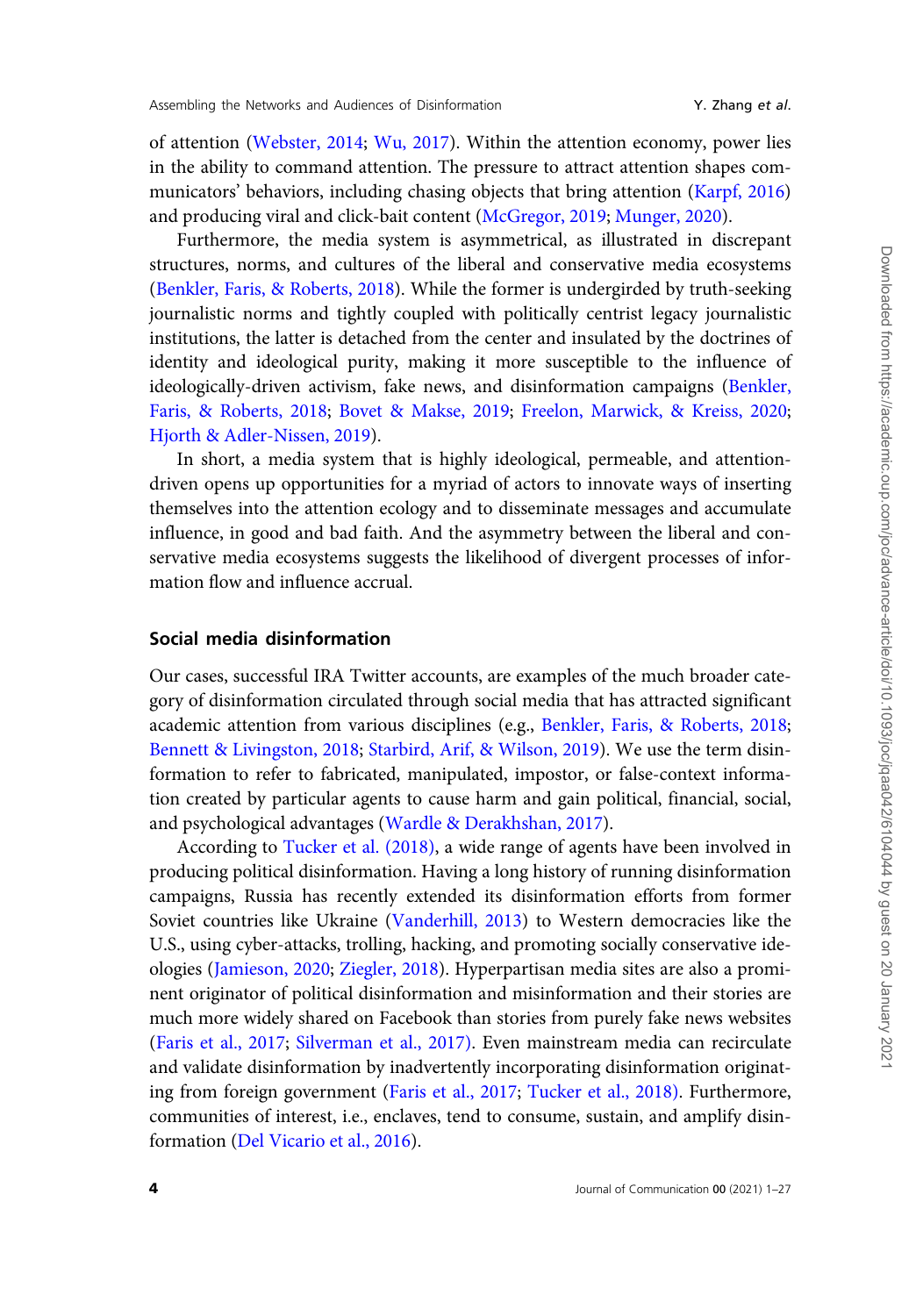Notably, in a deeply connected media system, agents of political disinformation might play overlapping, competitive, and interactive roles in the diffusion process ([Tucker et al., 2018\).](#page-25-0) As such, to examine social media disinformation operations, we need to broaden the scope of investigation beyond social media and recognize the role played by the larger information ecosystem [\(Benkler, Faris, & Roberts,](#page-22-0) [2018](#page-22-0); [Jamieson, 2020](#page-24-0)). This is echoed by Boyd (2017, para. 23), who lamented the deeply flawed aspects of the political communication system that make it susceptible to information manipulation: "Our media, our tools, and our politics are being leveraged to help breed polarization by countless actors who can leverage these systems for personal, economic, and ideological gain." This leads to our central question about the accumulation of social media following: how do malicious actors take advantage of the dynamics of the political communication system to gain the followings that would enable the wide distribution of disinformation?

# Social media following

An account's social media following, or the number of other accounts that follow an account, can be understood from several perspectives. One way to understand social media following is as an ego network: the set of individuals with which an account has direct ties. Structurally, this ego network facilitates an efficient and effective diffusion of information [\(Bakshy et al., 2012\),](#page--1-0) with network size positively related to greater and faster information flows ([Halberstam](#page-24-0) & [Knight, 2016\)](#page-24-0). When an account's Twitter followers interact with it by liking, retweeting, or commenting, they potentially promote its tweets to their own ego networks. This not only contributes to messages diffusion, but also brings more followers through the "transitivity of attention" and social recommendation, in which nonfollowers might see and resonate with messages forwarded by their contacts [\(Golder](#page-23-0) [& Yardi, 2010](#page-23-0)). As a result, a large follower base creates access to networks of social ties, resources, and influence, generating a "multiplier effect" that strengthens the influence of the central actor ([Susarla et al., 2012](#page-25-0)).

An account's social media following is also its audience, giving attention to the primary account's messages ([Wells et al., 2020](#page-26-0)). Social media following constitutes a direct and stable communication channel for an account to reach their audiences without the filtering previously done by mass media. This means that social media accounts can repeatedly tap into the rich mine of attention of their followers in the future, without mediation. Such structural links between communicators and audiences have long been coveted by traditional subscription-based content providers and new entrants to the media system. For example, YouTube channel hosts profit off of their subscriber base ([Burgess & Green, 2018](#page-23-0)), and President Trump has boasted about his direct access to the American people through Twitter [\(McCaskill,](#page-24-0) [2017](#page-24-0)).

The ability to capture attention and assemble a network of followers is directly linked to communicative power in an attention economy ([Webster, 2014](#page-26-0); [Wu,](#page-26-0)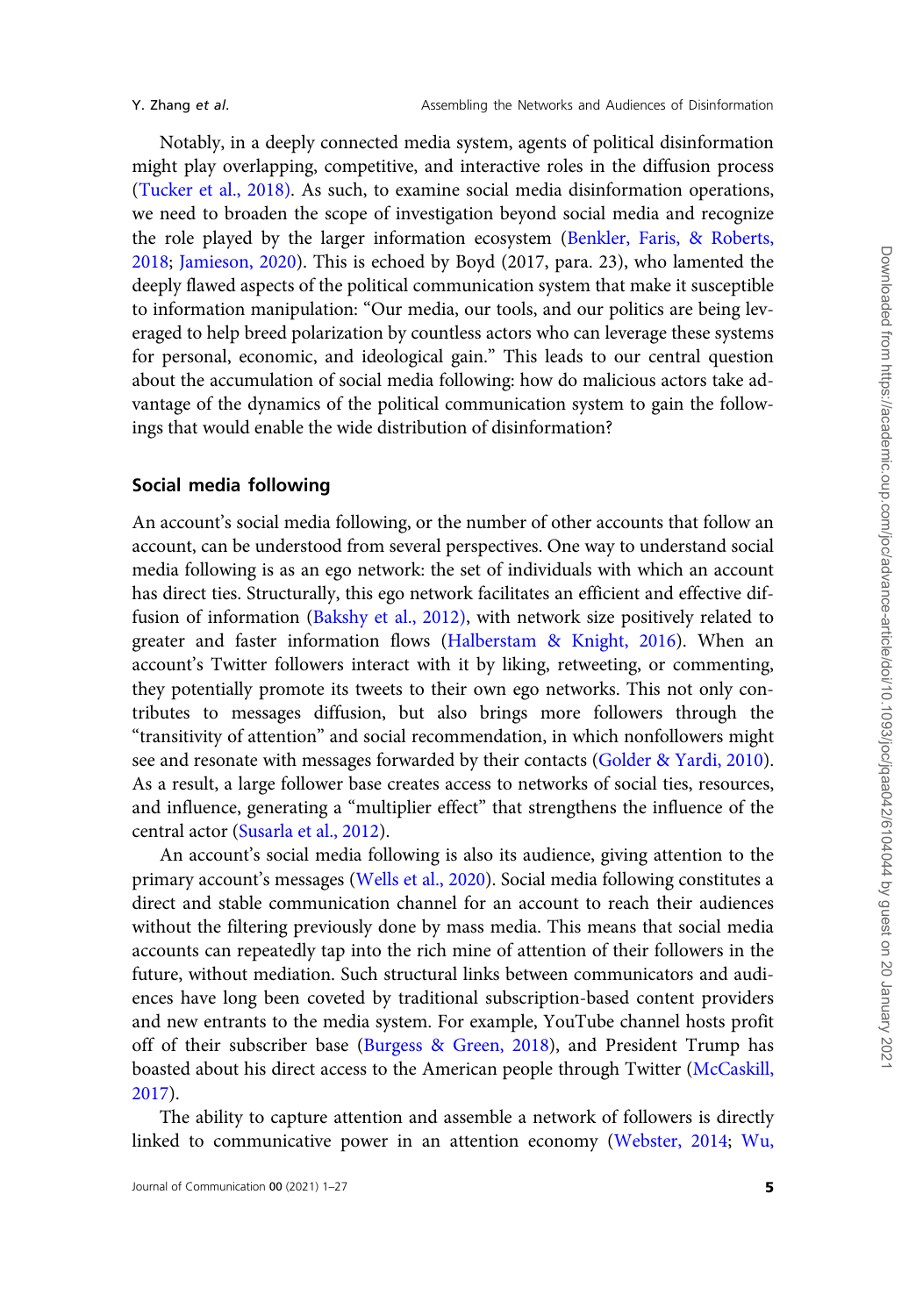[2017\)](#page-26-0). An account's social media following signals a person's social status and influence [\(Marwick, 2013](#page-24-0)). Networked publics often rely on social media's built-in metrics to gauge a user's popularity, authority, and connectivity (e.g., [Fu, 2016\)](#page-23-0): a large following increases perceived competence and trustworthiness of an account owner ([Jansen et al., 2009](#page-24-0)), providing social proof of its prominence and value. Additionally, the market logic inherent in social media platforms promotes and perpetuates a hierarchy of influence based on visibility and attention. Being able to command and maintain a large audience's attention is rewarded with more traffic and attention by popularity-based algorithms and ranking systems ([Gillespie, 2011\)](#page-23-0). These mechanisms form a positive feedback system, as gaining more followers makes others more likely to follow such an account.

By treating an account's social media following as both an ego network and an audience, we can fully appreciate why social media following is critical for information dissemination and has become an important indicator of power in the networked public sphere. With this in mind, we turn to examining how one's social media following comes together on Twitter.

# Network effects in social media

As social media following is an ego network, its formation can be influenced by network dynamics. A network comprised of nodes (i.e., objects) and ties (i.e., connections between nodes). Two dynamics related to tie formation are likely to be present in the development of social media followings, the bottom-up social contagion model driven by average users versus the top-down broadcast model driven by influentials [\(Goel et al., 2016\)](#page-23-0).

#### Average users in homophilous networks

Networks of ordinary people—characterized by homophily—can drive information diffusion [\(Del Vicario et al., 2016\)](#page-23-0). Network homogeneity facilitates diffusion within networks: one is more likely to disseminate information shared by like-minded peers due to similarity or social influence [\(Aral et al., 2009\)](#page-22-0). This might trigger diffusion beyond the network: [Watts and Dodds \(2007\)](#page-25-0) argue that a critical mass of ordinary users might be more important than a few influentials in initiating a global cascade. Therefore, if an IRA account wanted to gain followers, it may be effective to first win over a group of susceptible people who, as "early adopters," "make up the critical mass via which local cascades become global" [\(Watts](#page-25-0) & [Dodds, 2007,](#page-25-0) p. 446). Existing research offers some support in this direction: when tweets propagate in Twitter networks via retweeting, the underlying social network structure changes, evidenced in formation (and deletion) of new ties [\(Hutto, Yardi, & Gilbert, 2013\)](#page-24-0). As an account's tweet flows through a homogenous network via retweeting, endorsement from within the network facilitates growth in its following. Such a process might further increase the account's follower count by improving its engagement metrics, which can influence the followers of those who retweeted its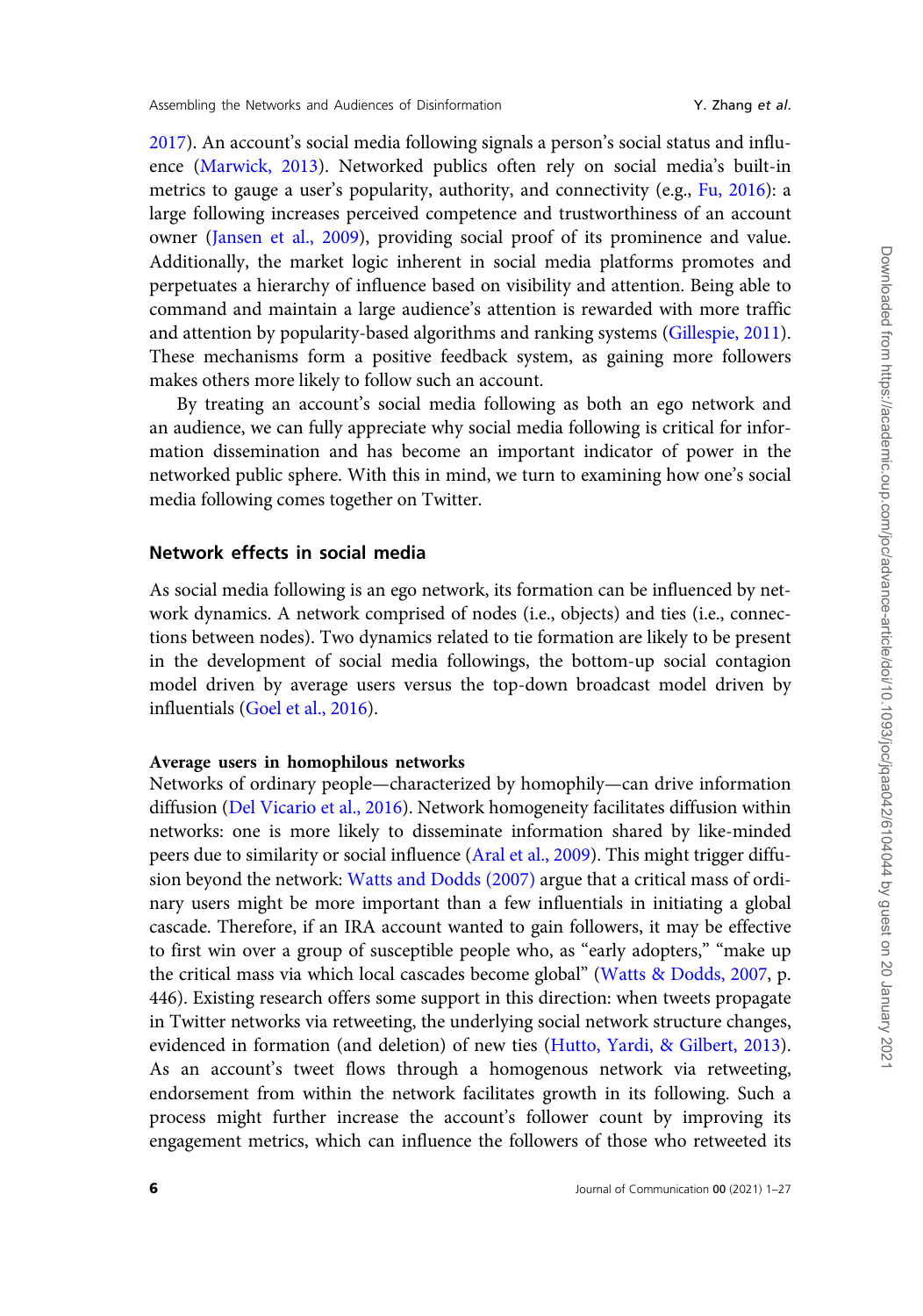tweets. That is, benefiting from retweeting by a multitude of average users, an account can be amplified to reach and influence the networks of those who retweeted its message, exponentially expanding its potential reach.

All these suggest that if IRA accounts sought to accrue followers, they would benefit immensely from first enticing like-minded accounts to retweet their content. As IRA accounts turn retweeting users into audience and amplifiers of disinformation, they gain more followers due to this bottom-up network effect. Therefore, we hypothesize that the more retweets IRA accounts gain, the more followers they accumulate (H1); and that the greater is the size of follower networks of those retweeting IRA accounts, the more follower's IRA accounts gain (H2). While H1 and H2 examine the effect of retweets, we still need to ascertain if homogenous networks propelled the retweeting of IRA accounts. Therefore, we ask the question: who retweeted the IRA accounts? (RQ1).

## Influential actors

Above and beyond retweets by ordinary people, influentials might also affect follower gain. The two-step flow theory suggests that information diffuses to the masses through introduction, endorsement, and adoption by "opinion leaders" or "influentials" ([Katz et al., 2017\)](#page-24-0). Influential actors occupy an advantageous network position where information can be broadcast to especially large and diverse audiences [\(Burt, 1999](#page-23-0)). Empirical results show that online diffusion tends to follow this broadcast model ([Goel et al., 2016](#page-23-0)). The same logic might apply to how IRA accounts can gain followings through influential actors on Twitter: not only are more Twitter users likely to be exposed to an IRA account's message through its appearance in an established account' retweet, but they are also more likely to follow this IRA account because of the follow-worthiness signaled by the established account. For example, prominent Trump supporters like Donald Trump Jr. and Jack Posobiec, as well as far-right media figures like Ann Coulter and Dinesh D'Souza retweeted @TEN\_GOP, one of the most prominent IRA accounts, repeatedly ([O'Brien, 2017\)](#page-25-0), which likely lent authenticity to this impostor account. This is a top-down network effect—influential actors on Twitter with large followings bridge the tie between IRA accounts and their future followers through certification of authenticity. We thus hypothesize that influential actors' retweeting of IRA accounts will increase IRA accounts' followings (H3).

# News media amplification

As social media following is an audience, its growth might also be facilitated by news media, which attract audience attention with content. In the high-choice and fragmented news ecology, audiences have limited attention to allocate across various sources [\(Webster, 2014\)](#page-26-0) and can even avoid news content ([Prior, 2007](#page-25-0)). This attention economy challenges news media, mainstream, and partisan alike,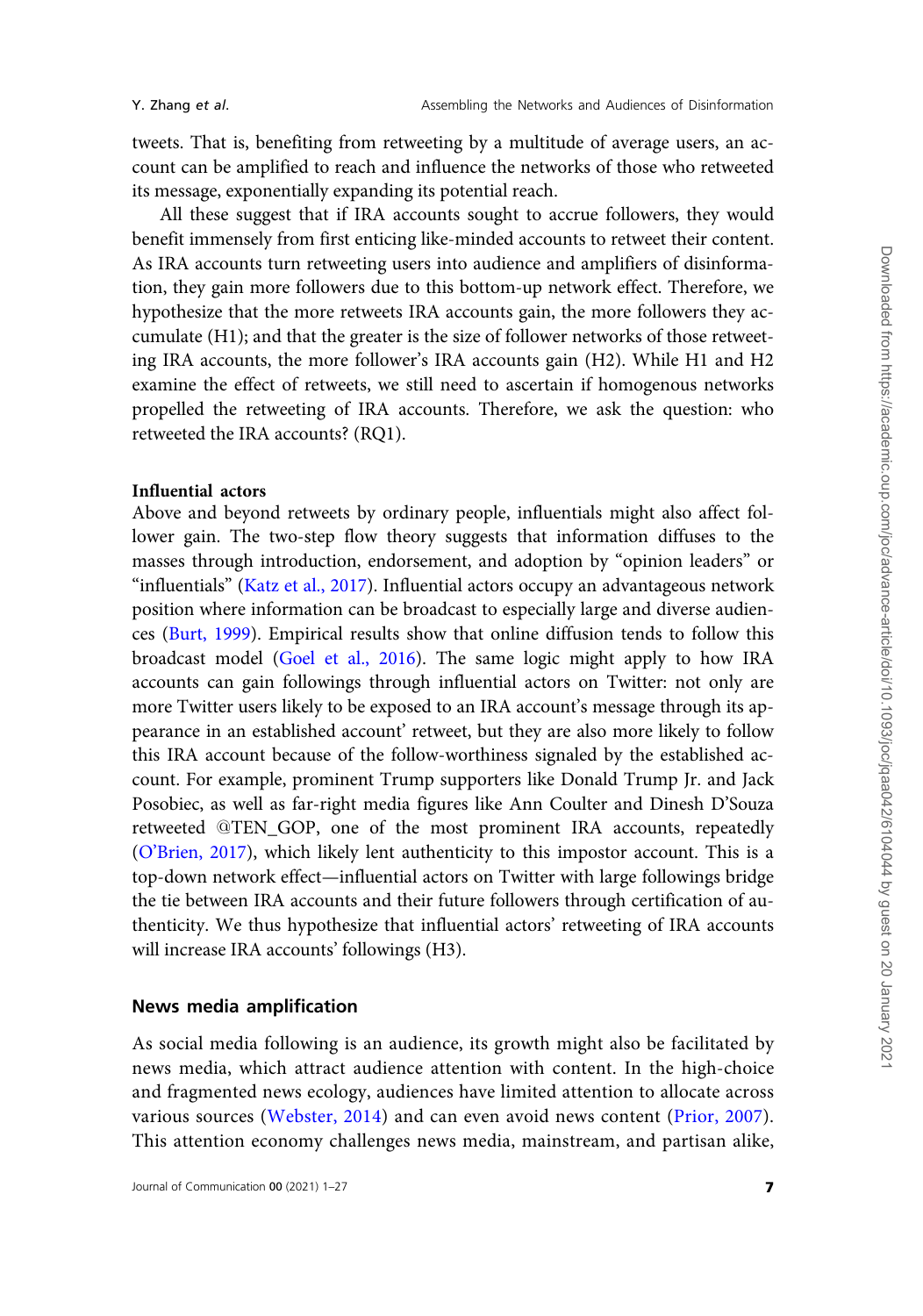to produce more engaging content in less expensive and more efficient ways to retain and gain audience.

In response, one notable new journalistic practice is a collaboration with social media [\(Bossio, 2017\)](#page-23-0). News media attend to audience reactions through social media to understand what attracts attention and to produce clickable stories. News media also incorporate user-generated content with little editing and embed viral social media messages as "vox populi" ([Beckers & Harder, 2016](#page-22-0); [McGregor, 2019](#page-24-0)). As social media provide a platform for news media to monitor audience attention and source new stories, news media outlets amplify social media. This practice increases the possibility of news media disseminating stories with disinformation.

Just as partisan news media amplify ideologically consistent sites or blogs through linking ([Rojecki and Meraz, 2016](#page-25-0)), they also amplify social media content by producing stories that include ideologically appealing social media messages. A recent report by [Silverman et al. \(2017](#page-25-0), para. 1) showed that in 2016 alone, at least 187 new websites on U.S. politics were launched, which "unleashed a golden age of aggressive, divisive political content that reaches a massive amount of people on Facebook." By trafficking in sensational and outrageous political stories appealing to niche audiences, these sites rode on partisan rage to harvest attention [\(Baum](#page-22-0) & [Groeling, 2008;](#page-22-0) [Sobierai & Berry, 2011](#page-25-0)). Given that partisan media amplify social media, we hypothesize that like-minded partisan media's uptake of IRA tweets leads to an increase in IRA accounts' followers (H4). However, it is unlikely that opposing partisan media's uptake of IRA tweets will bring followers to IRA accounts, since partisan media's audience are probably not interested in the IRA accounts that do not resonate with them. Therefore, we do not hypothesize this relationship.

Under the cut-throat competition for attention, mainstream media might not be immune from amplification of social media content and dissemination of disinformation. In fact, mainstream media recirculated disinformation from foreign governments ([Lukito et al., 2020](#page-24-0); [Tucker et al., 2018\)](#page-25-0). By embedding IRA accounts' tweets in their news stories, mainstream media might have inadvertently introduced IRA accounts to interested audiences, who became followers of IRA accounts. We thus hypothesize that mainstream media's uptake of IRA tweets leads to an increase in IRA accounts' followers (H5).

### Method

#### Data

### IRA-related tweets

From a Twitter archive that randomly collects 1% of Global Twitter stream, we collected all tweets between 2015 and 2017 posted by or retweeting the 2,752 Russian IRA accounts identified by Twitter and listed by the House Permanent Select Committee on Intelligence Minority.<sup>2</sup> Given that the number of retweets that one's tweets receive is a powerful indicator of influence ([Cha et al., 2010\),](#page-23-0) we selected the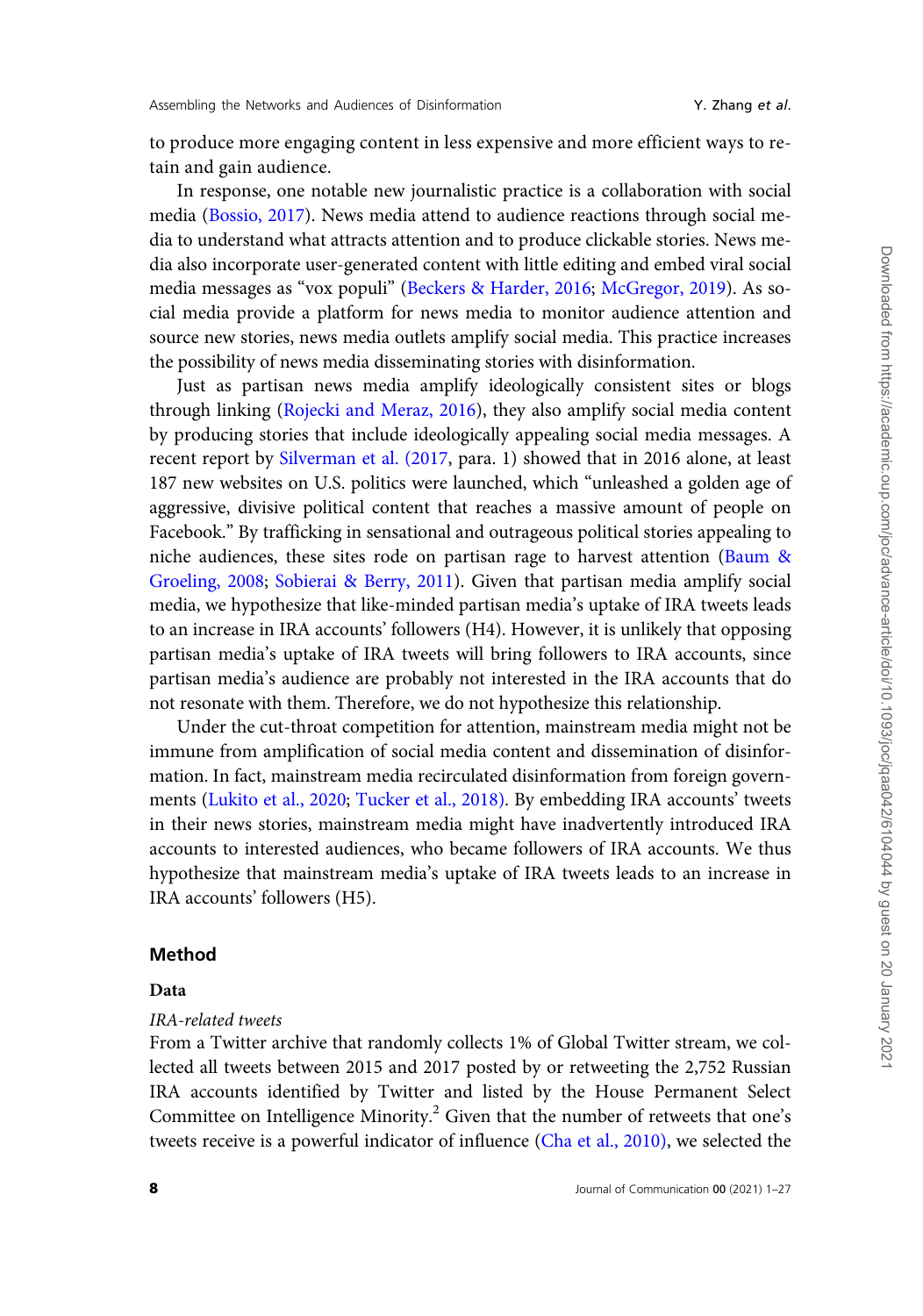<span id="page-8-0"></span>

Figure 1 Daily follower counts of the English-tweeting IRA accounts among the top 60 most frequently retweeted IRA accounts (number of total retweets in parenthesis). Note the scales on the Y-axis are different. The top four accounts are selected for further analyses.

top four most retweeted English-speaking IRA accounts during this period, who turned out to be right and left trolls [\(Linvill & Warren, 2020](#page-24-0)): @TEN\_GOP and @Pamela\_Moore13 posing as conservatives, and @Crystal1Johnson and @gloed\_up imitating liberals. Not only did they amass the highest number of retweets, but their follower growth also seemed more steady and organic than that of the less frequently retweeted IRA accounts (Figure 1; see Appendix SI for details about the selection of accounts).

### News media

To identify media outlets that referenced or quoted the IRA accounts, we conducted a search of 218 media outlets using MediaCloud, a media archive that scrapes RSS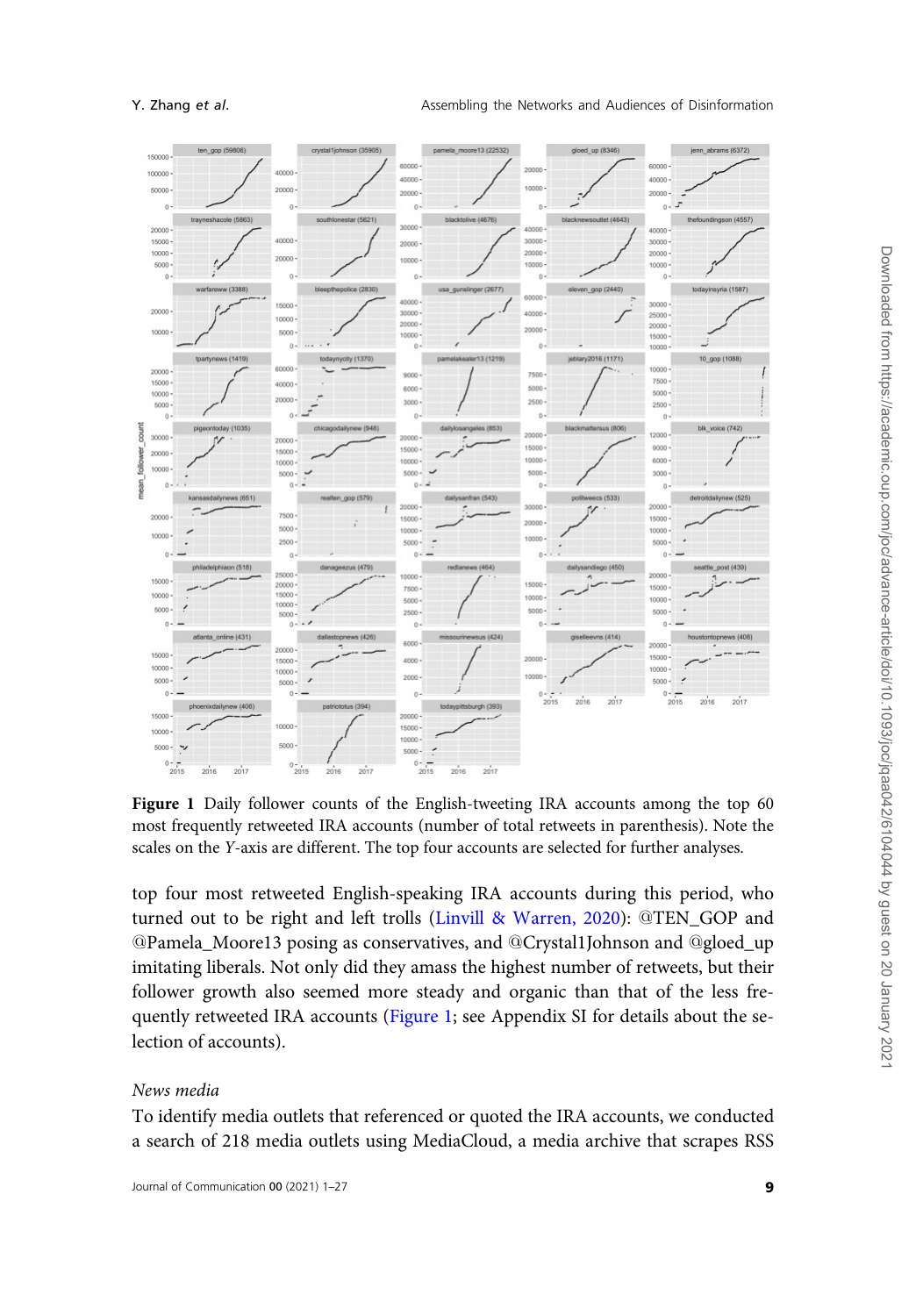data from thousands of news-oriented websites. Our list of outlets was compiled from four collections: the media ecosystem list [\(Faris et al., 2017](#page-23-0)), the Buzzfeed hyperpartisan media list ([Silverman et al., 2017\),](#page-25-0) the Vox list of IRA-tweet-citing media ([Romm & Molla, 2017](#page-25-0)), and the MediaCloud "U.S. Top Digital Native News" and "U.S. Top Online News" collections. We only retained the media outlets that had a stable stream of publications in MediaCloud, and classified them into mainstream, hyperliberal, and hyperconservative based on existing classifications in those collections (see Appendix SII for details).

# A sample of Twitter users who retweeted the IRA accounts

To answer RQ1 about who retweeted IRA accounts, we turned to a unique collection of tweets from 375,725 accounts who followed Donald Trump on Election Day 2016 (3% of his following at that time; that these accounts were following Trump is not relevant to the present analysis) and were classified based on their full following lists ([Zhang et al., 2018](#page-26-0)).<sup>3</sup> Each account's tweets, up to 3,200 per account, were downloaded in March 2017. Each account was categorized using spectral clustering based on similarity in who those accounts followed. We focus on the six politically active categories of accounts: "Trump supporters," "Far right conservatives," "Alt-Right," "Mainstream conservatives," "Liberals," and "Mainstream politics." "Trump supporters" were those who primarily followed Trump's family members and surrogates. "Far-right conservatives" followed both Trump circle and far-right political figures, like Alex Jones and Mike Cernovich. "Alt-Right" followed white nationalists but not Trump surrogates. "Liberals" followed liberal media, journalists, and politicians. "Mainstream conservatives" followed established political and media accounts on the right, while "Mainstream politics" followed such accounts from the center and the center-left and right. Though not ideal, this sample provides an accurate clustering of election-interested accounts across the political spectrum and contains their tweets around the peak of the IRA disinformation campaign.

#### **Measures**

# Follower count

We extracted the IRA accounts' follower counts embedded in the metadata of their tweets and other accounts' retweets of IRA tweets from the 1% Twitter data. When we had multiple measures of follower count within a day, we averaged the follower counts by day. As can be seen in [Figure 1](#page-8-0), @TEN\_GOP, @Crystal1Johnson, and @gloed\_up gained followers steadily throughout 2016 and 2017, whereas @Pamela\_Moore13 saw less uptick in follower numbers before mid-2016.

#### Number of retweets

We computed the daily number of retweets by counting how many times each IRA account was retweeted by other Twitter accounts, as observed in our 1% sample.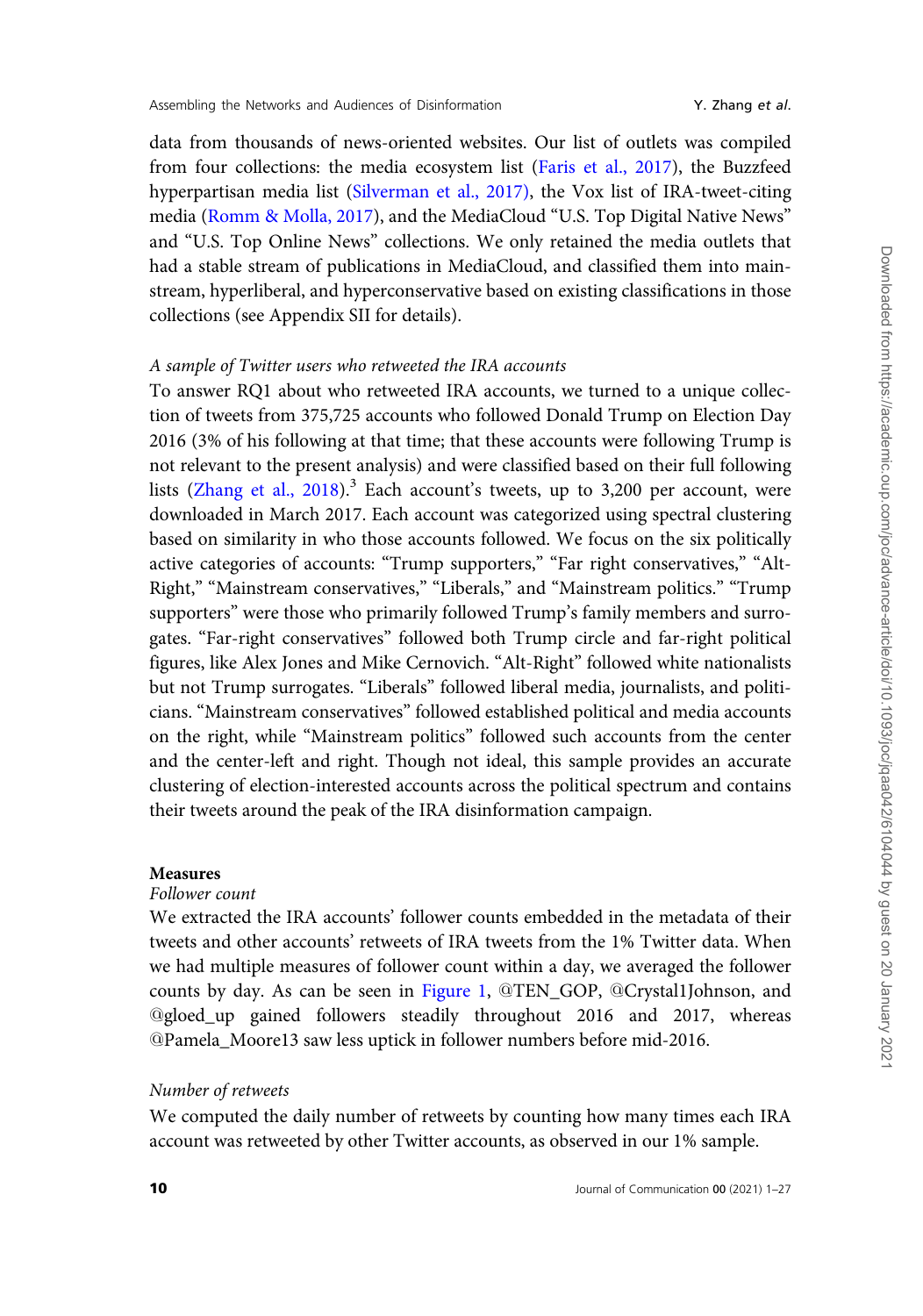# Size of retweet network

We defined each account's "daily retweet network" as the set of accounts that retweeted a given IRA account per day, as observed in the 1% sample. We then computed a "size of retweet network" variable by adding together the follower counts of all accounts in retweet network. While there can be overlap between the followers of IRA-retweeting accounts, this measure represents the amount of potential exposure or impressions each account gained each day through retweeting.<sup>4</sup>

# Retweeting by influential actors

The verified status Twitter granted to users reflects these accounts' relative prominence on Twitter. We identified all verified Twitter users in the 1% sample who retweeted the IRA accounts and treated them as influential actors. In total, 30 verified users retweeted @TEN\_GOP, 2 retweeted @Pamela\_Moore13, 63 retweeted @Crystal1Johnson, and 3 retweeted @gloed\_up. These actors ranged from politicians, activists, media organizations, journalists, pundits, to those in the entertainment and music industries. We computed the number of times each IRA account was retweeted by influential actors, per day.

#### News media coverage

We tabulated the number of articles referencing an IRA account each day by media type: hyperliberal, mainstream, and hyperconservative. Altogether, @TEN\_GOP's tweets appeared in 24, 36, and 484 stories run by hyperliberal, mainstream, and hyperconservative outlets, respectively; for @Pamela\_Moore13 those numbers were 10, 8, and 151; @Crystal1Johnson's tweets were embedded in 12, 5, and 12 stories from hyperliberal, mainstream, and hyperconservative outlets; and for @gloed\_up those numbers were 7, 4, and 4. It is noteworthy that the conservative IRA accounts received much more media attention than the liberal accounts did. Given our sampling from across the news media ecology, this imbalance reflects asymmetry in media uptake of conservative and liberal IRA tweets.

#### Time series modeling

The data collection process above yielded daily counts of the following variables for each IRA account: retweet count, size of retweet network, number of retweeting by influential actors, number of hyperconservative media stories, number of hyperliberal media stories, number of mainstream media stories, and follower count. For missing data in follower count, retweet count, and size of retweet network, we applied data imputation techniques, including linear interpolation (for 1-, 2-, or 3-day gaps) and forecasting (for gaps longer than 3 days).

A vector autoregression (VAR) model was used to determine the time-ordered relationship between the aforementioned variables. VAR captures the interdependencies between endogenous variables by fitting a multivariate time series regression of each endogenous variable on lags of itself and lags of all other endogenous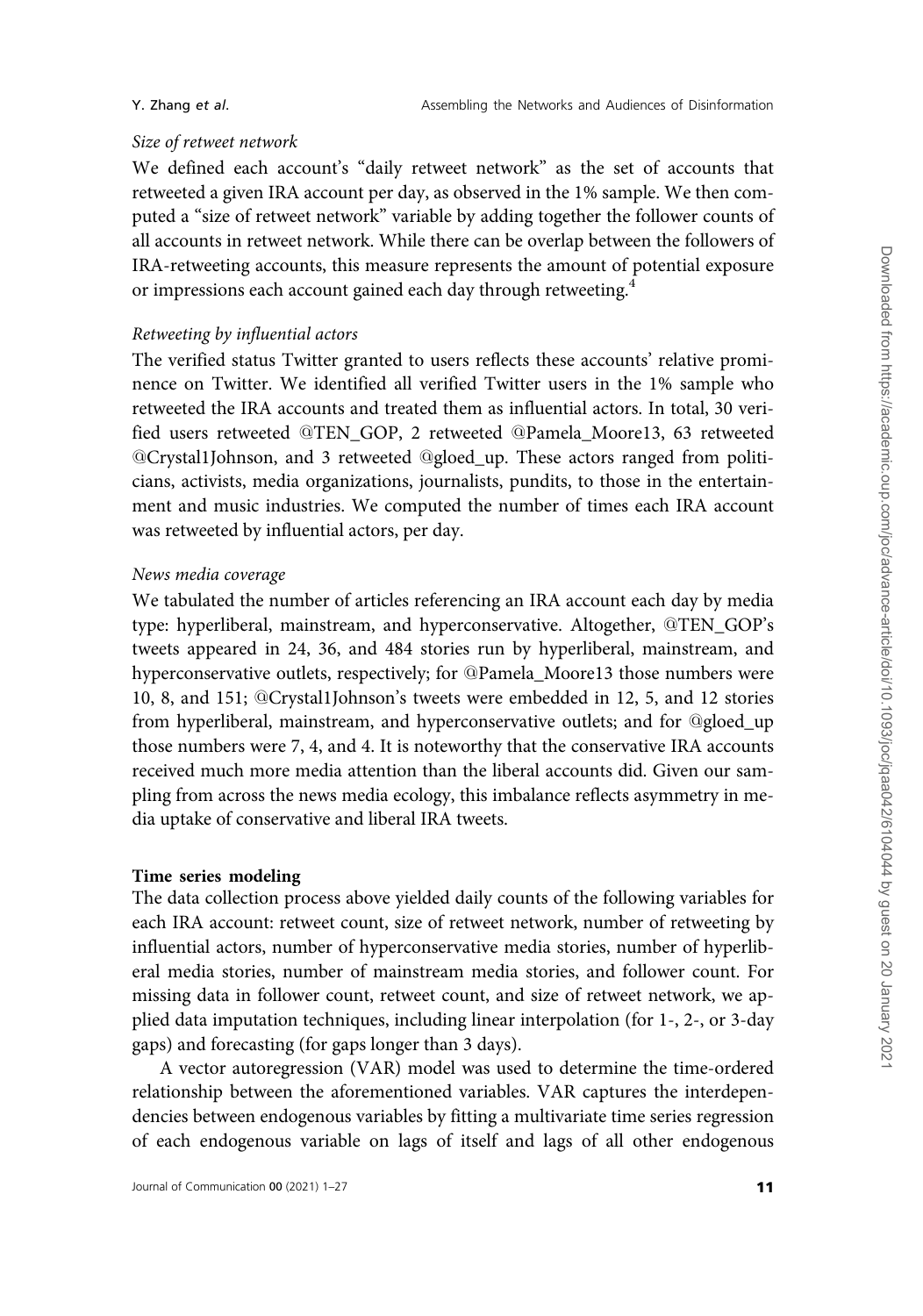variables. To account for all potential relationships, we treated every variable as endogenous. To use a VAR model, we first differenced the time series to identify nonstationary time series, as integrated components may produce incorrect estimates [\(Box-Steffensmeier et al., 2014\)](#page-23-0). The VAR models were then used to conduct Granger causality tests, which better estimate whether lags of one variable can be used to forecast another variable longitudinally [\(Groshek, 2011](#page-24-0)). We used Wald two-way Granger causality tests, a bivariate test of causality. Impulse response functions (IRFs) from the VAR models provide further information regarding the longer-term effects of one variable  $(X)$  on another  $(Y)$ , by testing the impact or "shock" of X on Y [\(Swanson](#page-25-0) & [Granger, 1997\)](#page-25-0). IRFs are particularly useful for determining the statistical significance, magnitude, and temporal pattern of one variable to a one standard deviation increase in another variable, while controlling for other variables in the model. As customarily done in time series analysis, we present Wald two-way Granger causality tests and the relevant IRFs.

# Results

# What drives follower gain?

H1 and H2 hypothesize that large numbers of retweets and retweet networks would lead to growth in IRA accounts' followers. Wald two-way Granger causality tests [\(Table 1\)](#page-12-0) show that across all four IRA accounts, both the number of retweets and the size of daily retweet networks Granger caused follower gain. IRFs for all four accounts ([Figures 2–](#page-13-0)[5\)](#page-14-0), which further control for other variables in the model, corroborate the effect of retweets. For @TEN\_GOP, a one standard deviation increase in retweets (SD = 73) would increase its followers by about 70 at time  $t + 1$  and about 150 at time  $t + 3$ .<sup>5</sup> Similarly, a one standard deviation increase in retweets of @Pamela\_Moore13 (SD =38) and @Crystal1Johnson (SD =65) would increase their followers by around 20 at time  $t+1$  and around 70 at time  $t+3$ . For @gloed\_up, a one standard deviation increase in retweets  $(SD = 16)$  would increase its followers by about 6 at time  $t + 1$  and around 17 at time  $t + 2$ . These results provide strong support for H1. IRFs partially confirm the effect of the retweet network size (H2). For @TEN\_GOP and @Crystal1Johnson, retweet network size increased the IRA account's follower account, but the duration and magnitude of the effect varied by account. However, the 95% confidence interval band of the shock did not cross 0 for @Pamela\_Moore13 and @gloed\_up.

H3 hypothesizes that influential actors' retweeting of IRA accounts would increase IRA accounts' Twitter followings. Granger causality tests demonstrate that influential actors' retweeting of IRA messages led to a statistically significant growth in followers for @TEN\_GOP and @Crystal1Johnson. However, IRFs shows the 95% confidence interval band of the shock cleanly above 0 only for @TEN\_GOP. A one standard deviation increase of influential actors' retweeting of  $@TEN_GOP$  (SD = 0.2) would increase its followers by about 70 at time  $t + 2$ . Therefore, H3 receives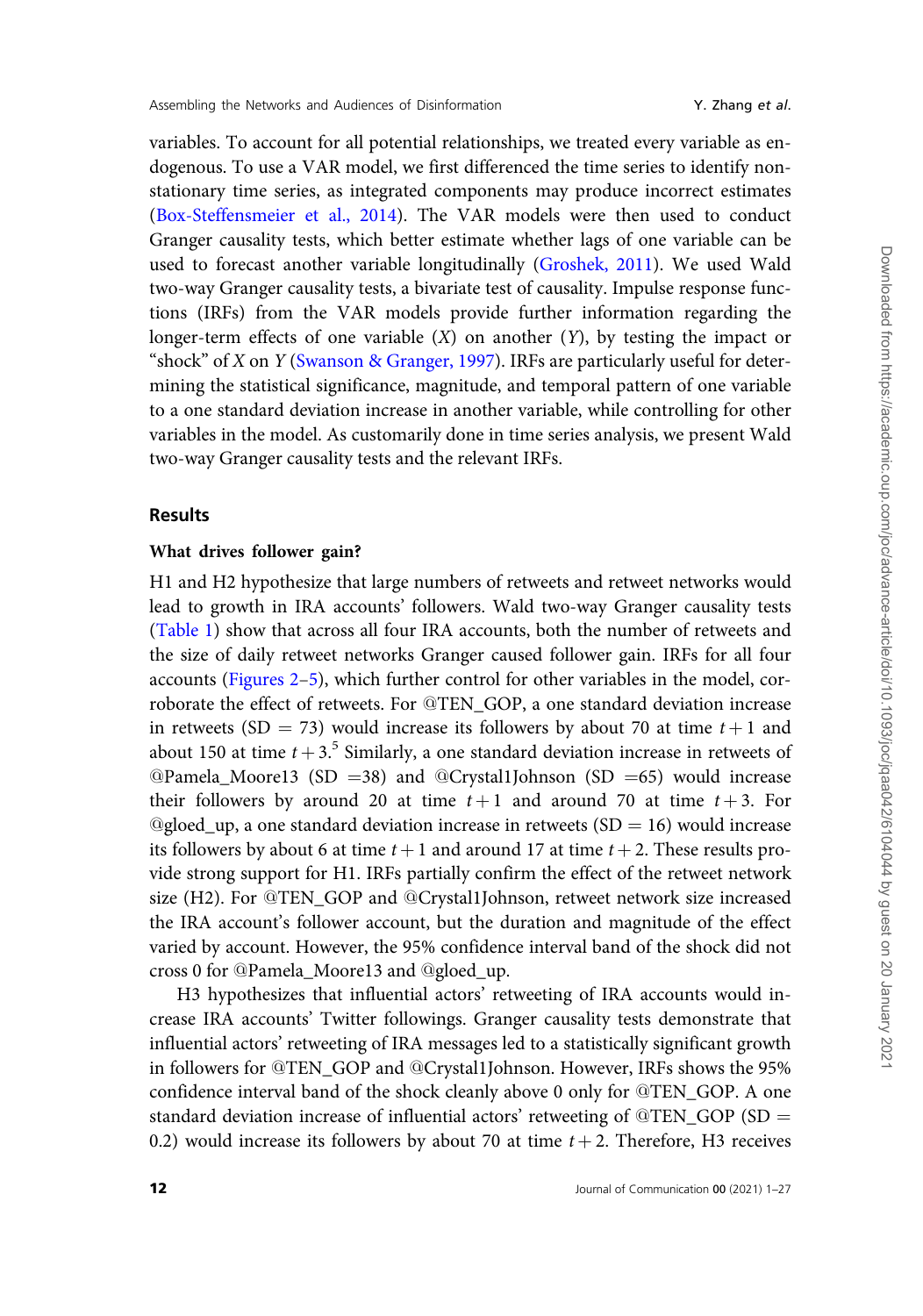|                                                             |                  | Conservative Accounts  |                    | Liberal Accounts |                      |               |              |         |
|-------------------------------------------------------------|------------------|------------------------|--------------------|------------------|----------------------|---------------|--------------|---------|
|                                                             | @TEN GOP         |                        | @Pamela<br>Moore13 |                  | @Crystal1<br>Johnson |               | $@gloed_ up$ |         |
| Relationship                                                | $\boldsymbol{F}$ | $p$ -value             | F                  | $p$ -value       | F                    | $p$ -value    | F            | p-value |
| Number of retweets $\rightarrow$<br>followers               | 58.726           | $0.000^{***}\,$        | 104.280            | $0.000^{\circ}$  | 66.932               | $0.000^{***}$ | 6.979        | 0.008   |
| Size of retweet network $\rightarrow$<br>followers          | 45.783           | $0.000^{***}$          | 58.441             | $0.000^{***}$    | 52.654               | $0.000^{***}$ | 5.604        | 0.018   |
| Retweeting by influential<br>$actors \rightarrow follows$   | 38.950           | $0.000$ <sup>***</sup> | 0.453              | 0.502            | 13.838               | $0.000^{***}$ | 0.455        | 0.500   |
| Hyperconservative media<br>uptake $\rightarrow$ followers   | 20.832           | $0.000$ <sup>***</sup> | 6.439              | $0.012^*$        | 0.242                | 0.623         | 0.610        | 0.435   |
| Hyperliberal media uptake<br>$\rightarrow$ followers        | 9.436            | $0.002$ **             | 0.000              | 0.988            | 0.863                | 0.353         | 0.141        | 0.708   |
| Mainstream media uptake<br>$\rightarrow$ followers          | 10.100           | $0.002$ **             | 4.981              | 0.026            | 0.572                | 0.450         | 0.045        | 0.832   |
| Followers $\rightarrow$ number of<br>retweets               | 0.686            | 0.408                  | 0.261              | 0.610            | 0.000                | 0.983         | 0.124        | 0.725   |
| Followers $\rightarrow$ size of retweet<br>network          | 1.107            | 0.293                  | 0.231              | 0.631            | 0.401                | 0.527         | 0.151        | 0.698   |
| Followers $\rightarrow$ retweeting by<br>influential actors | 0.135            | 0.713                  | 0.018              | 0.894            | 0.260                | 0.611         | 0.000        | 0.993   |
| Followers $\rightarrow$ hyperconser-<br>vative media uptake | 0.476            | 0.490                  | 0.268              | 0.605            | 0.033                | 0.856         | 0.001        | 0.971   |
| Followers $\rightarrow$ hyperliberal<br>media uptake        | 0.084            | 0.773                  | 0.009              | 0.924            | 0.087                | 0.768         | 0.012        | 0.914   |
| Followers $\rightarrow$ mainstream<br>media uptake          | 0.298            | 0.586                  | 0.066              | 0.798            | 0.001                | 0.982         | 0.000        | 0.988   |

#### <span id="page-12-0"></span>Table 1 Two-Way Granger Causality Wald tests

\*p < .05, \*\*p < .01, \*\*\*p < .001

partial support. Despite the inconclusiveness of the results for @Pamela\_Moore13, @Crystal1Johnson, and @gloed\_up, it is notable that retweeting by influential American communicators enhanced the following of @TEN\_GOP, above and beyond the contributions of retweets and retweet network in the model (see Appendix SIII for the verified accounts that retweeted @TEN\_GOP, the majority of whom seemed to be conservatives).

H4 hypothesizes a positive effect of like-minded partisan media's uptake of IRA tweets on IRA accounts' follower gain. Granger causality tests show that, for the two conservative IRA accounts, hyperconservative media's quoting their tweets did Granger cause their follower growth. However, when controlling for other factors in the model using IRFs [\(Figures 2](#page-13-0) and [3\)](#page-13-0), an increase in conservative media's attention to @TEN\_GOP or @Pamela\_Moore13 would not significantly impact its follower count. This suggests that conservative media's influence might be mediated, which is examined below. For the two liberal IRA accounts, the appearance of their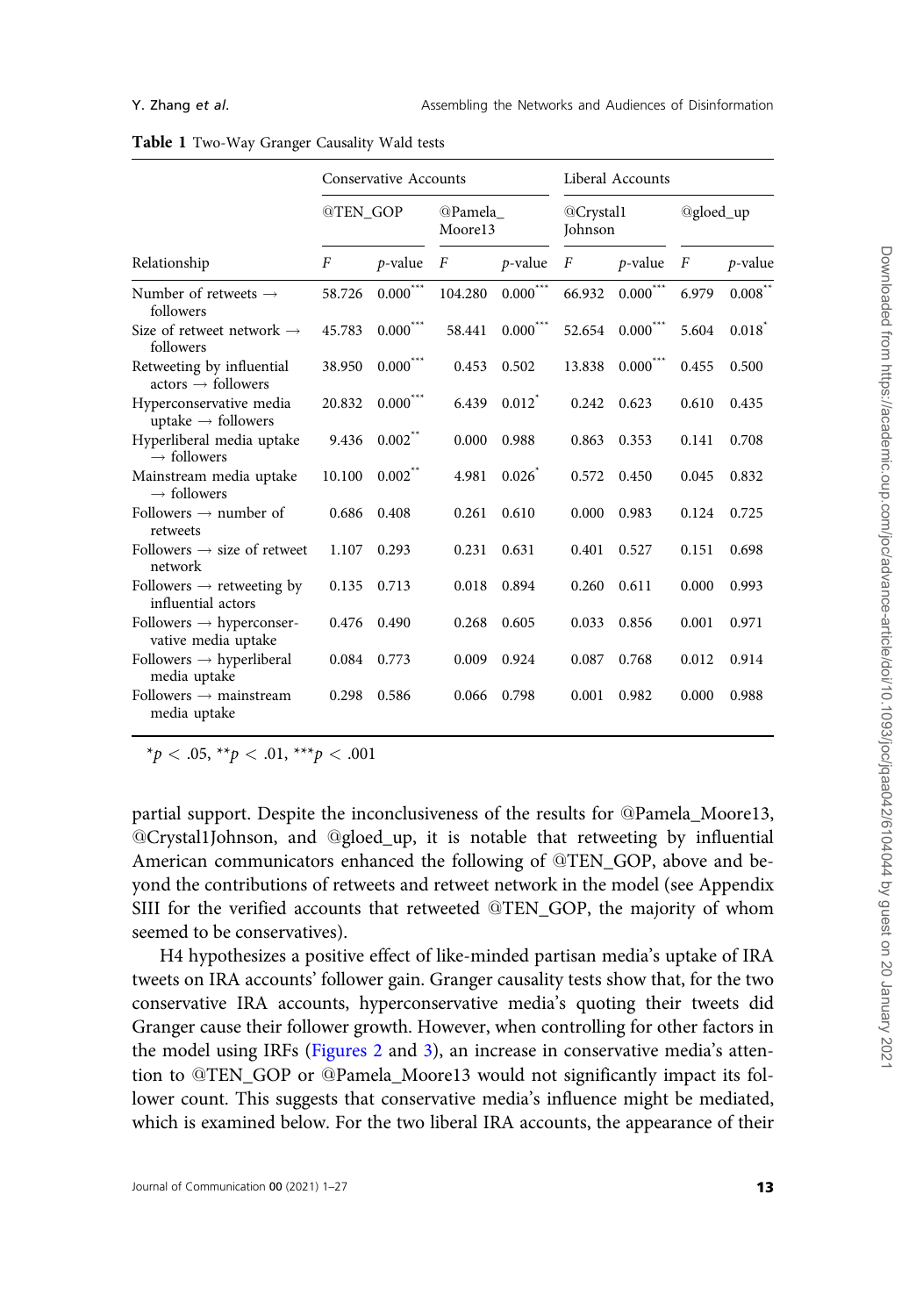<span id="page-13-0"></span>

Figure 2 IRFs for @TEN\_GOP (conservative), 95% bootstrap confidence interval (dotted ribbon), 100 runs. Effects are cumulative.



Figure 3 IRFs for @Pamela\_Moore13 (conservative), 95% bootstrap confidence interval (dotted ribbon), 100 runs. Effects are cumulative.

tweets in hyperliberal media's stories did not have any effect on follower growth, both when testing for Granger causality or stimulating IRFs in liberal media quoting. Based on such evidence, H4 is not supported.

H5 concerns mainstream media uptake and follower growth and receives partial support. Mainstream media's uptake of @TEN\_GOP's and @Pamela\_Moore13's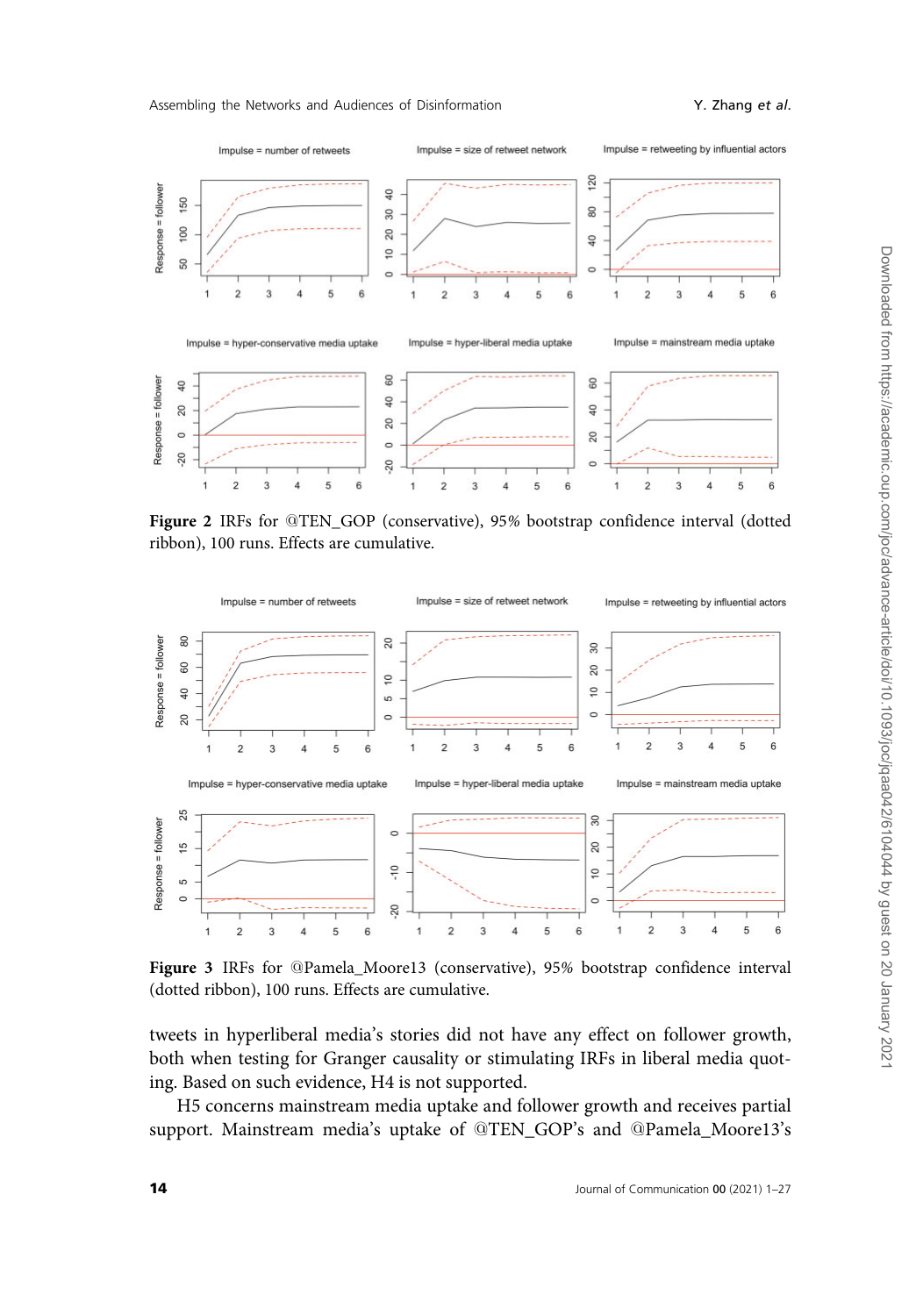<span id="page-14-0"></span>

Figure 4 IRFs for @Crystal1Johnson (liberal), 95% bootstrap confidence interval (dotted ribbon), 100 runs. Effects are cumulative.



Figure 5 IRFs for @gloed\_up (liberal), 95% bootstrap confidence interval (dotted ribbon), 100 runs. Effects are cumulative.

tweets Granger caused their followings to increase, with IRFs confirming this result. A one standard deviation increase in mainstream media's coverage of @TEN\_GOP (SD = 0.3) would increase its follower by around 30 at time  $t + 2$ ; for @Pamela\_Moore13 (SD = 0.2), it is about 15 at time  $t + 3$ . Given the significance of this effect, and the lack of (direct) relationship between hyperconservative media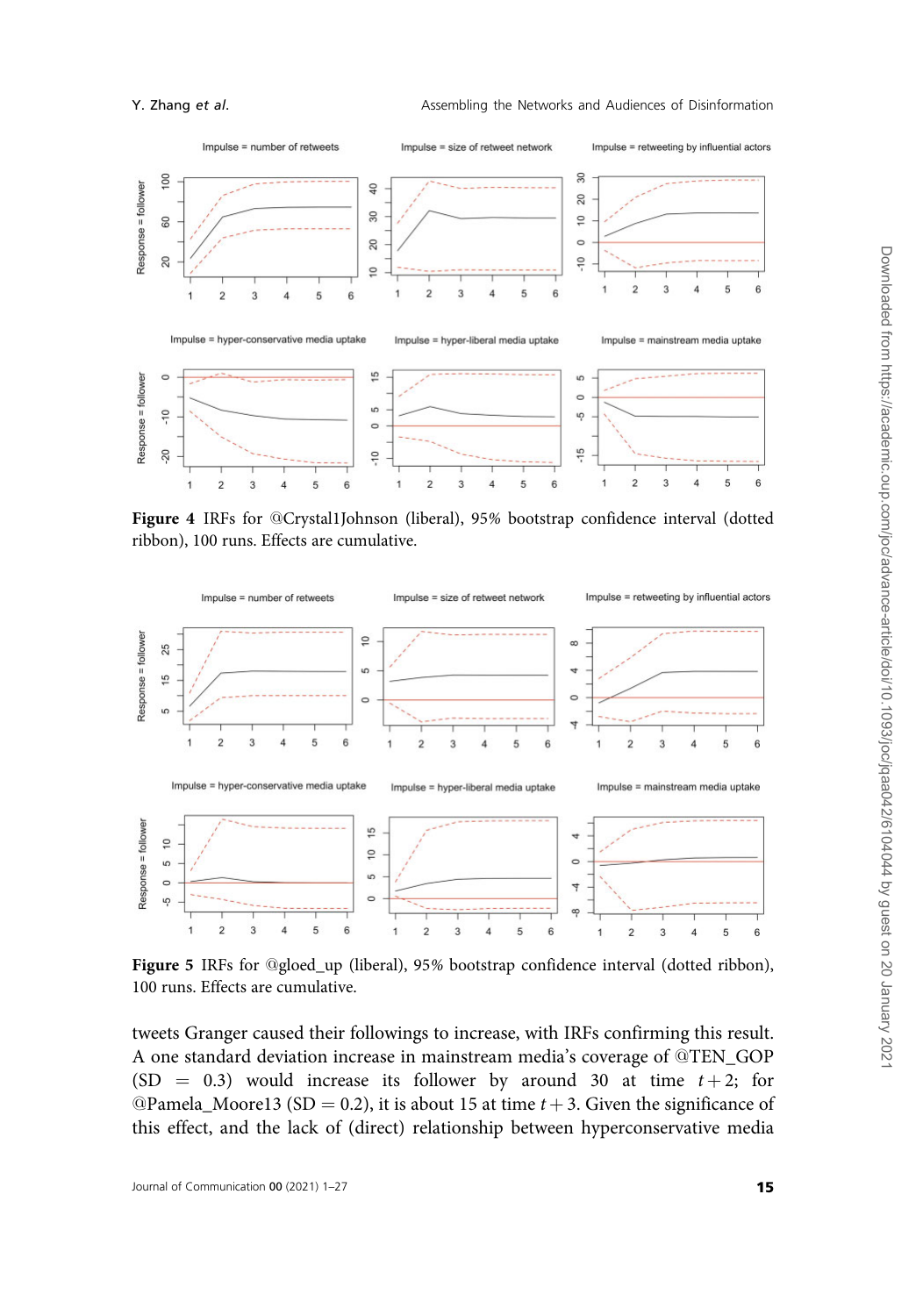

Figure 6 IRFs of hyperconservative media uptake on mainstream media uptake for @TEN\_GOP (on the left) and @Pamela\_Moore13 (on the right). Effects are cumulative.

and follower growth, we investigated the temporal relationship between mainstream and hyperconservative media uptake. We find that hyperconservative media's coverage of Granger caused mainstream media coverage for both @TEN\_GOP and @Pamela\_Moore13, suggesting that hyperconservative media's effect on their follower growth was mediated by mainstream media coverage. IRFs show that a standard deviation increase in hyperconservative media's coverage of @TEN\_GOP (SD  $= 1.3$ ) would increase mainstream media's coverage by about 0.08 at time  $t + 2$ ; for @Pamela\_Moore13 (SD = 0.7), the impact is weaker, about 0.03 at time  $t + 2$ (Figure 6). However, mainstream media uptake, or any media uptake, did not have any effect on these two liberal accounts' follower growth. The different patterns of media amplification for the conservative and liberal IRA accounts probably result from the overall imbalance of media attention: there was simply not enough coverage of the liberal IRA accounts for any signal to be detected. This qualification, though, represents a key finding: in the case of the "liberal" IRA accounts, there was little possibility of follower growth deriving from media coverage, as they were not picked up by media.

# Who retweeted IRA accounts?

RQ1 asks whether homogenous networks propelled the retweeting of IRA accounts, which they relied on to amass followings. Given the key role retweeting played in building IRA accounts' followers, a deeper understanding of this mechanism is critical. The present analysis is concerned with who retweeted the four IRA accounts based on a sample of political relevant Twitter users, whose political leanings are detected through clustering of their full friend lists.

The pattern of retweeting from the sample is clear: those retweeting the two conservative IRA accounts were mainly from the most extreme conservative groups far-right conservatives and the alt-right, whereas liberals predominantly retweeted the two liberal accounts ([Table 2](#page-16-0)). Far-right conservatives and the alt-right together made up over 70% of the sample who retweeted @TEN\_GOP and contributed to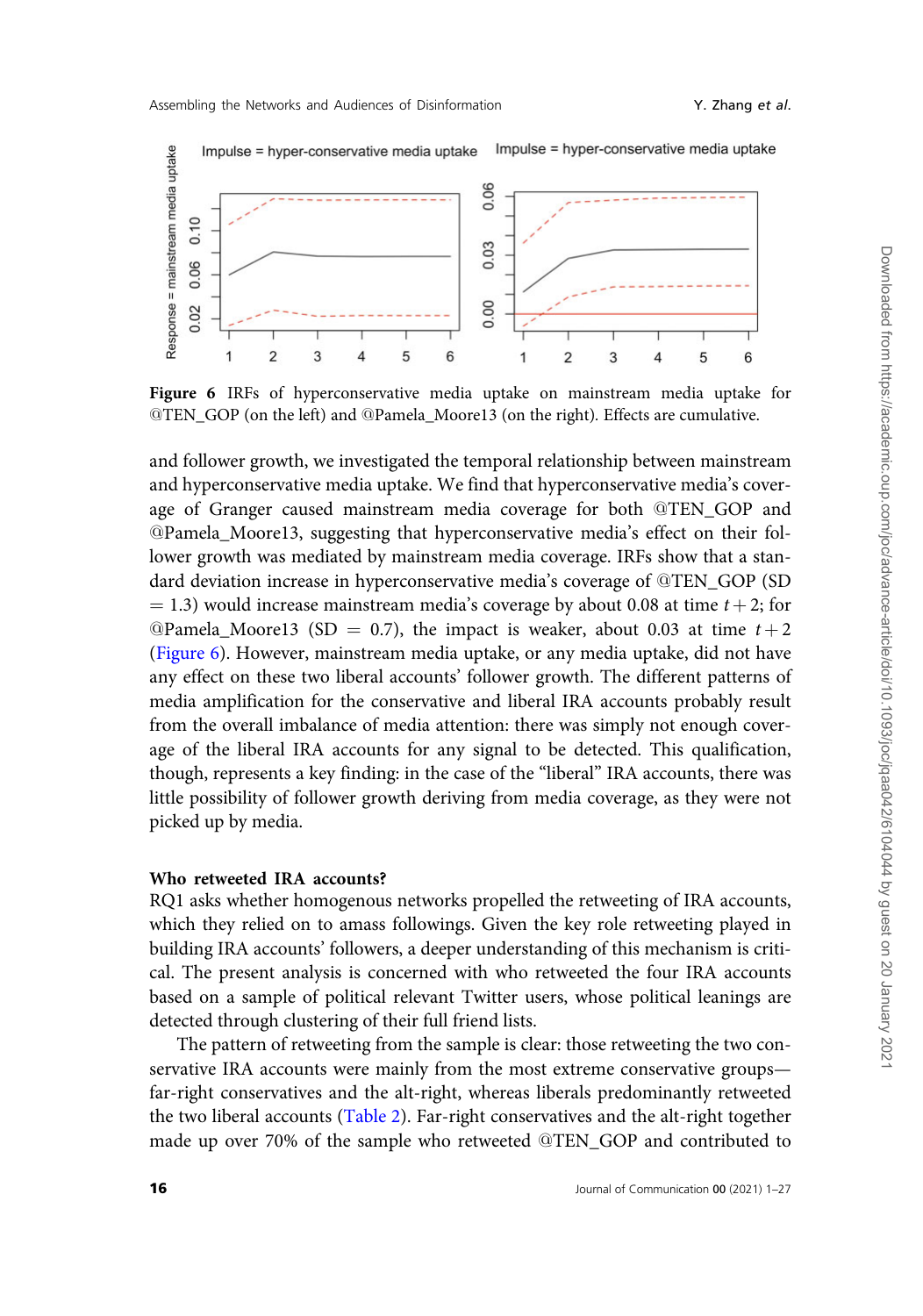|                             | Conservative Accounts |                         |                                   |                      |                         |                                   | Liberal Accounts     |                         |                                   |                      |                         |                                   |  |
|-----------------------------|-----------------------|-------------------------|-----------------------------------|----------------------|-------------------------|-----------------------------------|----------------------|-------------------------|-----------------------------------|----------------------|-------------------------|-----------------------------------|--|
|                             | @TEN_GOP              |                         |                                   | @Pamela Moore13      |                         |                                   | @Crystal1Johnson     |                         |                                   | @gloed_up            |                         |                                   |  |
|                             | percentage_<br>users  | percentage_<br>retweets | average_<br>retweets_<br>per_user | percentage_<br>users | percentage_<br>retweets | average_<br>retweets_<br>per_user | percentage_<br>users | percentage_<br>retweets | average_<br>retweets_<br>per_user | percentage_<br>users | percentage_<br>retweets | average_<br>retweets_<br>per_user |  |
| Trump<br>supporters         | 13.26                 | 9.74                    | 9                                 | 11.03                | 8.37                    | 4                                 | 3.33                 | 1.67                    |                                   | 2.82                 | 2.20                    |                                   |  |
| Far right<br>conservatives  | 41.89                 | 55.51                   | 15                                | 49.39                | 58.22                   | 6                                 | 5.29                 | 3.47                    |                                   | 4.23                 | 3.30                    |                                   |  |
| Alt-right                   | 30.51                 | 26.96                   | 10                                | 29                   | 25.88                   | $\overline{4}$                    | 5.88                 | 3.42                    |                                   | 4.93                 | 3.85                    |                                   |  |
| Mainstream<br>conservatives | 10.57                 | 6.94                    | 8                                 | 8.28                 | 6.61                    | $\overline{4}$                    | 6.86                 | 5.09                    | 2                                 | 7.04                 | 6.04                    |                                   |  |
| Mainstream<br>politics      | 2.43                  | 0.50                    | $\overline{2}$                    | 1.40                 | 0.46                    | $\overline{2}$                    | 19.22                | 15.59                   | $\mathbf{2}$                      | 19.72                | 18.13                   |                                   |  |
| Liberals                    | 1.33                  | 0.35                    | 3                                 | 0.90                 | 0.46                    | 3                                 | 59.41                | 70.75                   | 3                                 | 61.27                | 66.48                   |                                   |  |
| Total                       | 100                   | 100                     |                                   | 100                  | 100                     |                                   | 100                  | 100                     |                                   | 100                  | 100                     |                                   |  |

#### <span id="page-16-0"></span>Table 2 Retweeting of IRA accounts by six categories of non-IRA Twitter accounts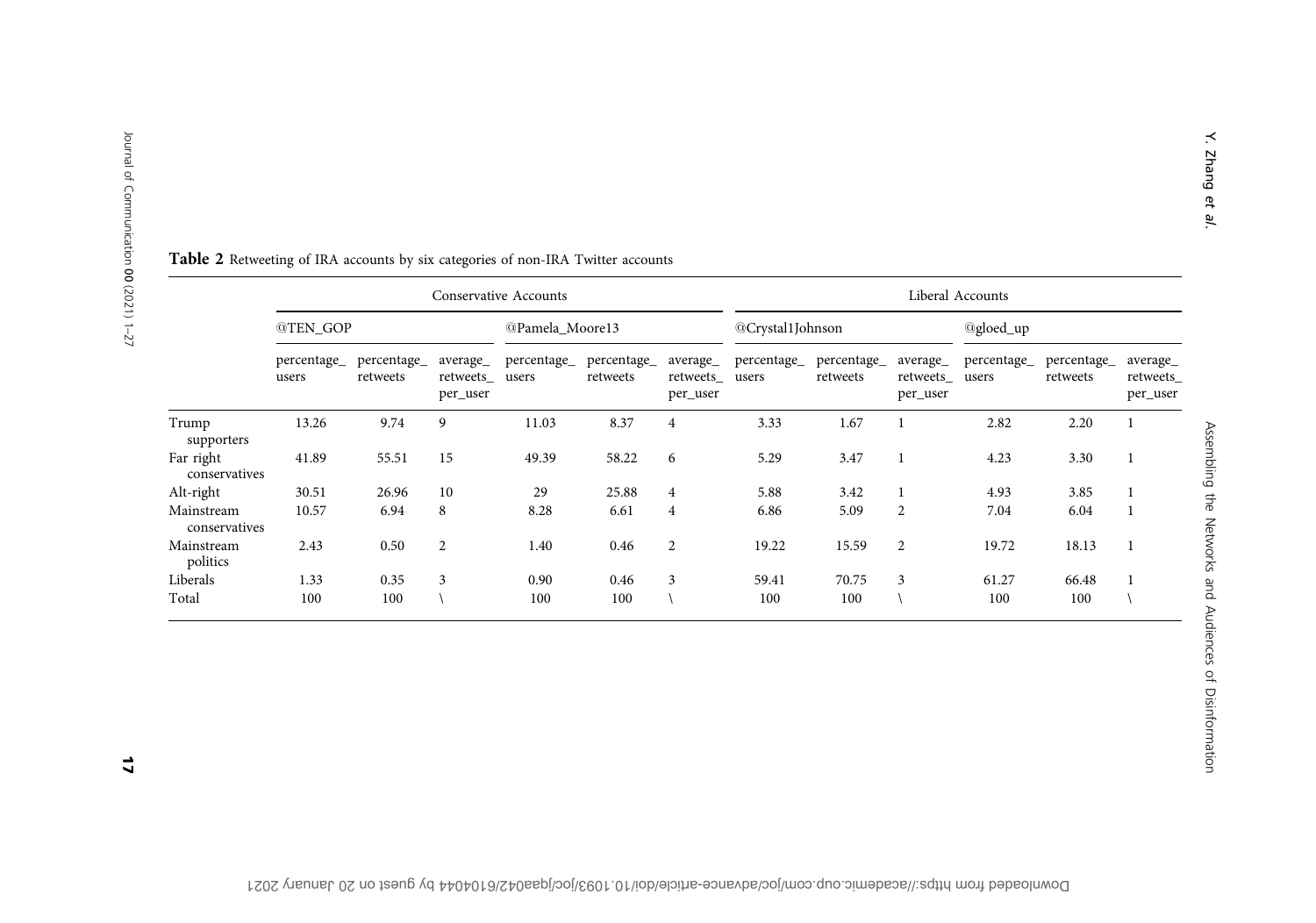over 80% of the retweets. If we consider the relatively small number of these accounts within our sample, their hyperactivity is even more evident: the far-right conservatives and the alt-right retweeted @TEN\_GOP 15 and 10 times per user, respectively. A similar yet less extreme pattern is visible for @Pamela\_Moore13.

Accounts that retweeted @Crystal1Johnson and @gloed\_up seem to be the partisan mirror opposite of those who retweeted @TEN\_GOP and @Pamela\_Moore13, although overall there were far fewer accounts retweeting @Crystal1Johnson and @gloed\_up, a product of both those accounts' more modest success and this sample's bias toward conservatives. Nevertheless, liberals accounted for about 60% of the sample who retweeted @Crystal1Johnson and @gloed\_up and contributed to around 70% of the retweets.

The partisan retweeting of the four IRA accounts' tweets is clear. IRA messages appealed to partisan audiences, who were galvanized into retweeting IRA tweets. The result is not just that these four IRA accounts gained more retweets and message exposure. The frantic retweeting of their tweets directly contributed to IRA accounts' followings. Given that IRA accounts received the most retweets from polarized partisan enclaves, it can be concluded that partisans are vulnerable to both consuming and disseminating political disinformation, particularly when disinformation is highly opinionated and emotionally provocative (see Appendix SIV for the analysis of IRA tweets).

# **Discussion**

Our story of how the four most successful IRA Twitter accounts built their followings reveals several dynamics at work in the polarized, asymmetrical, attentiondriven, and disinformation-laden political communication system. First, we confirmed previous work demonstrating the significance of networks effects internal to social media in driving follower gain. It was mainly the bottom-up network effect where the accumulation of massive retweets powerfully increased followers. However, for one account, the top-down network effect was also at work; notably, being retweeted by verified users provided an additional boost to @TEN\_GOP's follower gain. With their messages widely retweeted, these IRA accounts transformed short-term communication success into long-term assets: engagement-worthiness and newsworthiness manifested in the metric of follower count.

In addition to retweeting being immensely effective, our results demonstrate that much of this retweeting behavior occurred within rather extreme ideological enclaves, which is consistent with [Bail et al.'s \(2020\)](#page-22-0) finding. The impression of disinformation actors "fooling" users at random does not appear to be an accurate one. As shown in the analysis of the retweeting patterns of politically engaged Twitter users, all four IRA accounts were primarily retweeted by ideologically consistent clusters. Embedded in ideological enclaves, partisan Twitter users were likely to engage with partisan messages aligning with their viewpoints. As partisan audience became interpreters and amplifiers of disinformation on social media, they directly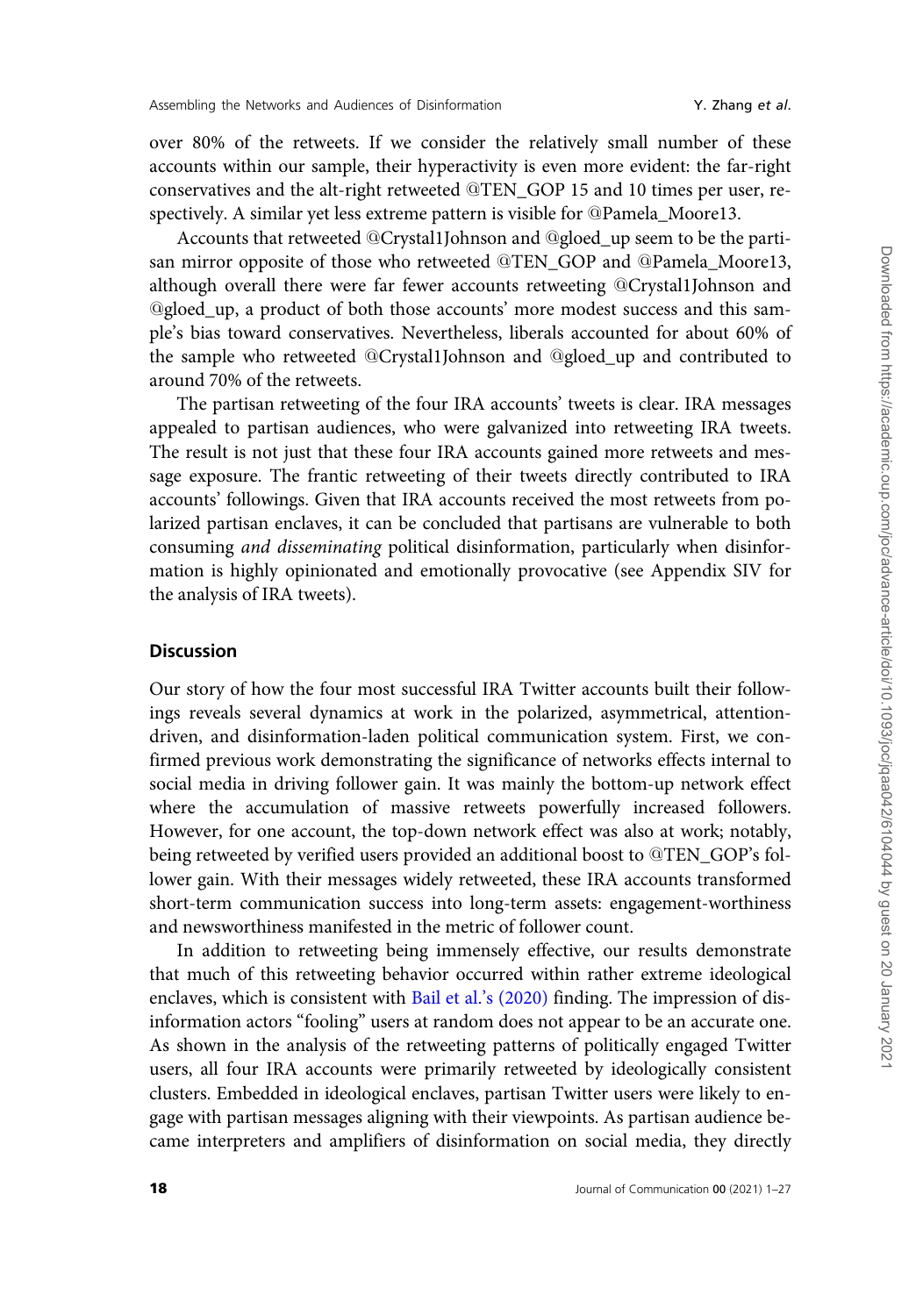contributed to IRA accounts' accumulation of followers. Partisans' selective interaction with the four IRA accounts also shows their susceptibility to deceptive political practices, especially with strategic attempts of the Russian government to influence the U.S. election outcome.

Second, we demonstrate that amplification by mainstream and like-minded hyperpartisan news media were effective mechanisms for conservative IRA accounts to gain Twitter followers. Hyperpartisan news media and mainstream news media might have brought IRA accounts to the attention of more potential followers, who would follow them due to mere exposure and/or the credential and followworthiness associated with appearing in news. It is noteworthy that the effect of hyperconservative media is mediated by mainstream media, speaking to mainstream media's direct and indirect amplification of IRA accounts and their role in exacerbating or curtailing the influence of disinformation. Here, the results are an echo of [Benkler et al.'s \(2018\)](#page-22-0) notes on the relationship between Breitbart and centrist news organizations in their coverage of scandals related to the Clinton Foundation.

News media's embedding of IRA tweets accentuates the problem of journalism under the attention economy, where content thought to engage audience and command attention is highly sought after [\(Karpf, 2016](#page-24-0)). Embedding Twitter contents that attract eyeballs or confirm preferences, media are likely to be rewarded with traffic and revenue. This is especially true with online partisan media that operate under low budgets and need to build a loyal audience [\(Hamilton, 2004](#page-24-0)). Mainstream, more reliably journalistic media are not free from the pressure to deliver arresting content quickly and frequently. This is not to say that news media feed their audience with outrageously false content, flagrantly violating traditional news values. Instead, media tend to use IRA tweets for two purposes—as sources or providers of evidence, often through visual content, and as part of a social media proxy for public opinion, colloquially known as "vox populi" quotes [\(Lukito et al.,](#page-24-0) [2020](#page-24-0)). For news media, picking up such messages seems not only economically viable but also adherent to newsworthiness. As such, our results show one way in which such an economy of news media opens a door to manipulation and exploitation from other actors in the system, who "create, tap, or steer information flows in ways that suit their goals" [\(Chadwick, 2017,](#page-23-0) p. 4).

Both sets of processes— retweeting by partisans on Twitter and amplification by partisan and mainstream news media—reveal much about networks and audiences coalescing on social media through a coordination between social and news media. By energizing ideological enclaves on Twitter, IRA accounts manage to "prove" their status and prominence ([Marwick, 2013](#page-24-0)), attracting attention and coverage from wider circles of news media, which seek news hooks. By appearing in news media, partisan, and mainstream alike, IRA accounts gain credentials that might attract more followers. This result aligns with existing research demonstrating that the accumulation of social media audience is an iterative process involving news media exposure and social media engagement (Wells et al., 2020). This speaks to the fluidity of attention and information flows in a highly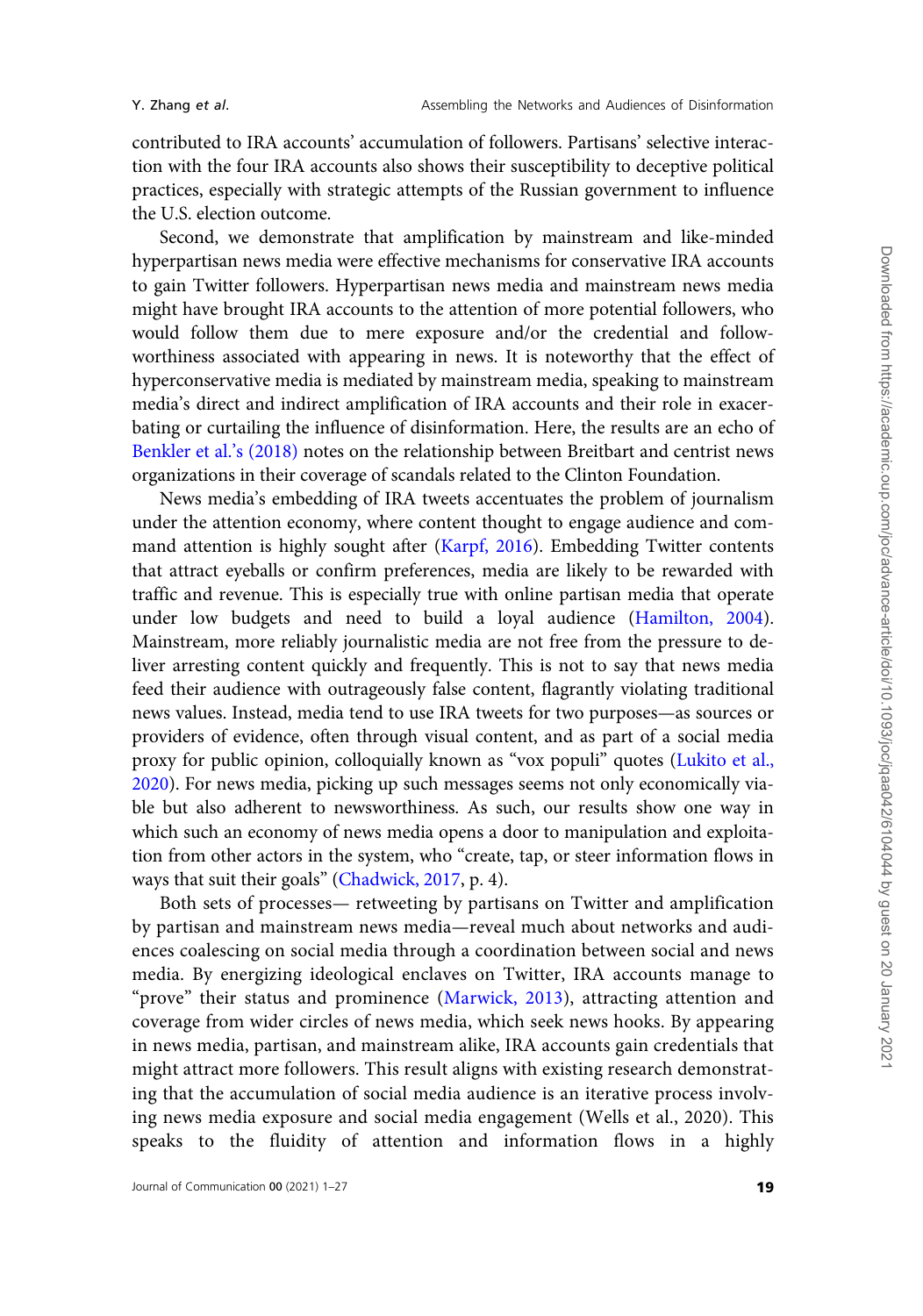interconnected hybrid media system. Any actor aiming to accumulate audience needs to tap into such fluidity.

Furthermore, our results paint a picture of IRA accounts taking advantage of the dynamics of and fractures in the American political communication system to gain followers on Twitter, and in the process shed new light on the contours of our contemporary "disinformation order" ([Bennett](#page-22-0) & [Livingston, 2018](#page-22-0)). The strategies, which allow regular Americans or political groups to gain followings, can be manipulated to create a disinformation order. Partisan actors on social media helped build disinformation actors' influence by amplifying the disinformation produced by IRA accounts through retweeting. News media, driven by the attention-seeking impulse, did so by embedding IRA tweets directly in news. Disinformation actors took advantage of these weaknesses to insert themselves into partisan networks and news media discourses, and to develop unsuspecting followings. This practice aligns with previous research on the partisan nature of IRA-produced content ([Farkas & Bastos,](#page-23-0) [2018\)](#page-23-0) and the IRA's attempts to engage with American media outlets [\(Lukito et al.,](#page-24-0) [2020\)](#page-24-0).

However, the mechanisms for accumulation of followers are not symmetrical for the conservative and liberal IRA accounts, echoing [Benkler et al.'s \(2018\)](#page-22-0) argument about the asymmetry between the partisan media ecosystems and their differing susceptibility to disinformation (see also [Badawy et al., 2019\)](#page-22-0). While the liberal IRA accounts accumulated followers through activating partisan networks on social media, the conservative IRA accounts amassed followers through activating the entire conservative media ecosystem, where the conservative networks and conservative pundits on Twitter as well as the hyperconservative media form a "propaganda feedback loop" that amplified conservative IRA accounts and tweets. The analysis of tweets from conservative IRA accounts like @TEN\_GOP and @Pamela\_Moore13 shows that their messaging aligned with issues on Trump's agenda, attacks of Hillary Clinton, and suppression of Democratic voters [\(Jamieson, 2020;](#page-24-0) Appendix SIV). As such propagandic content appealed to the conservatives, it reverberated through the conservative media ecosystem.

We recognize one potential limitation in our analysis: we were not able to separate organic mechanisms, such as news media amplification and network dynamics, from internally-coordinated mechanisms: the IRA campaign might have IRA accounts follow and/or retweet each other to appear more authentic, engagement-, and news-worthy in the eyes of genuine Twitter users, including journalists. One finding alleviates this concern—we tracked IRA accounts in the Twitter datasets and found scant evidence for other IRA accounts retweeting the four successful IRA accounts (Appendices SV and SVI).

Another potential limitation might be the selection of accounts. We examined four out of the several thousand IRA accounts. There might be other dynamics that we are not able to capture using this quantitative case study strategy (see Appendix SVII for additional analysis). However, since these accounts were the most successful ones (in terms of the frequency of being retweeted, follower base, and media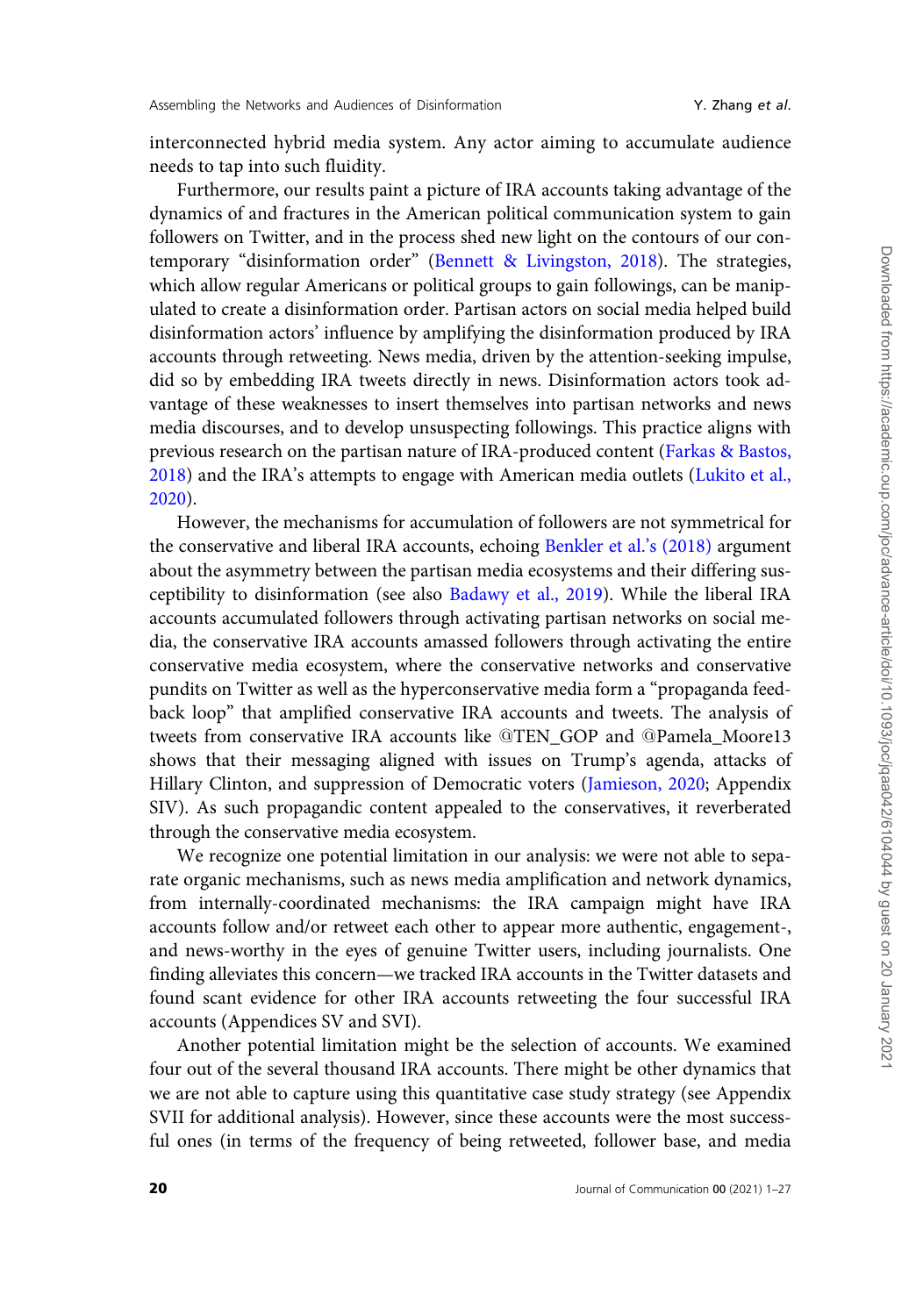exposure) and provided rich data, they merit more attention than other less successful accounts, fitting the purpose and scope of this study.

### Conclusion

By taking a media system approach to study network/audience formation and examining it in the context of a major disinformation campaign, our study highlights a number of challenges facing political communication and society at large: the profound interconnectedness of the hybrid and asymmetric media system, the deep political polarization, the attention-focused media logics, and the disinformation that can flourish in such an environment.

Importantly, our findings emphasize that "disinformation" is not a phenomenon that is easily separated—conceptually or practically—from "legitimate" political expression in the polarized and fragmented media environment in which it now flourishes. Strongly opinionated individuals are susceptible to confirmation bias and tend to engage with proattitudinal information. Profiting off such partisan inclinations, news media serve up ideologically palatable and attention arresting content, while enlisting social media as a cost-effective information source for content production and a convenient platform for content distribution and diffusion ([Munger,](#page-25-0) [2020](#page-25-0)). All these factors contribute to a fractured media system and polarized publics, which opens up ample opportunities for bad actors to exploit the system vulnerabilities and the divided publics. But as our results show, the level of susceptibility to disinformation actors and their influence differs across the political left and right—the structure of the conservative media ecosystem sets it up readily for identity confirming disinformation to reverberate.

Ultimately, political disinformation and its underlying social and political contexts only reinforce each other. While some scholars propose fact checks and platform moderation as the solutions to information disorder [\(Lazer et al., 2018\)](#page-24-0), this study shows that disinformation is not so much a purely informational or technological problem. It is a social and political problem—the success of disinformation actors to spread messages and gain influence manifests the deep political division in American society, the fractured political communication system driven by attention and profit, and the particular susceptibility of the conservative media ecosystem to disinformation. Flagging false information or increasing media literacy for news consumers, thus, only provide part of the answer. Similarly, raising the awareness of individual journalists about potential disinformation operations is not enough, not only because such activities cannot be accurately detected without the participation of social media platforms, but also due to attention and profit incentives influencing journalistic routines, particularly of partisan media.

Furthermore, this study demonstrates the fluidity and connectivity of the hybrid media system and suggests that to assemble social media audience, one has to rely on both social media network dynamics and news media amplification. This, however, points to some disheartening consequences. As the assemblage of social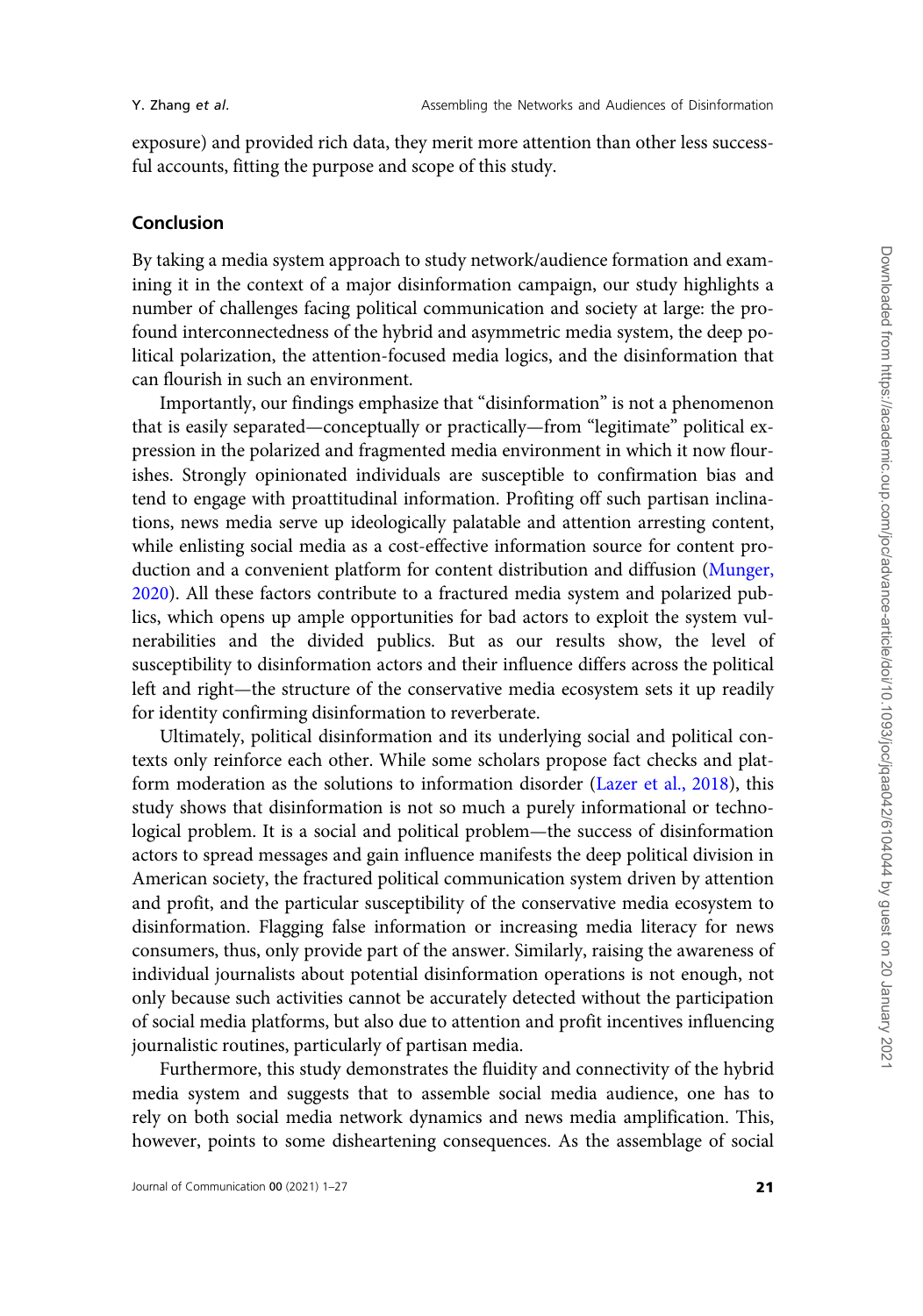media following might rely on stirring up the passions of ideological enclaves and producing arresting content, those seeking to gain a diverse coalition of audience and to speak across partisan divisions without the temptation to instigate or provoke may find themselves unfollow-worthy. Such a tendency might further aggravate political polarization and lead to segmentation of audiences.

Overall, by situating the Russian IRA's disinformation campaign in the American political communication system, this article points to the susceptibility of polarized publics and attention-driven media to disinformation operations as well as the large social and political contexts of political disinformation. Our empirical contributions present a portrayal of disinformation as a product of not only foreign interlopers, but also the context of decentralized, fragmented, and asymmetrically polarized media, strongly opinionated, and confirmation seeking audiences, and an attention economy optimized for engagement rather than accuracy.

# Acknowledgments

The authors are grateful for helpful feedback from the reviewers and the editor. We also appreciate the resource support from the Mass Communication Research Center at UW-Madison.

# Declaration of Conflicting Interests

The authors declared no potential conflicts of interest with respect to the research, authorship, and/or publication of this article.

#### Funding

The authors received no financial support for the research, authorship, and/or publication of this article.

#### Supporting Information

Additional Supporting Information may be found in the online version of this article.

Please note: Oxford University Press is not responsible for the content or functionality of any [supplementary materials](
article-lookup/doi/10.1093/joc/jqaa042#supplementary-data) supplied by the authors. Any queries (other than missing material) should be directed to the corresponding author for the article.

### Notes

- 1. A Slate journalist who reflected on how @TEN\_GOP wound up in one of her articles specifically referenced the account's high follower number as a measure of popularity and credibility that led her to quote its tweet [https://slate.com/technology/2018/03/how-a-rus](https://slate.com/technology/2018/03/how-a-russian-ten-gop-tweet-wound-up-in-slate.html) [sian-ten-gop-tweet-wound-up-in-slate.html](https://slate.com/technology/2018/03/how-a-russian-ten-gop-tweet-wound-up-in-slate.html).
- 2. The accounts came from House Exhibit B in Permanent Select Committee on Intelligence Minority [\(https://democrats-intelligence.house.gov/uploadedfiles/exhibit\\_b.pdf](https://democrats-intelligence.house.gov/uploadedfiles/exhibit_b.pdf); see full memo here:<https://democrats-intelligence.house.gov/uploadedfiles>). One key characteristic of the 1% data is that the follower count of a handle was retrieved around the time of a given post (as tweets were downloaded on a daily basis). However, Twitter's recently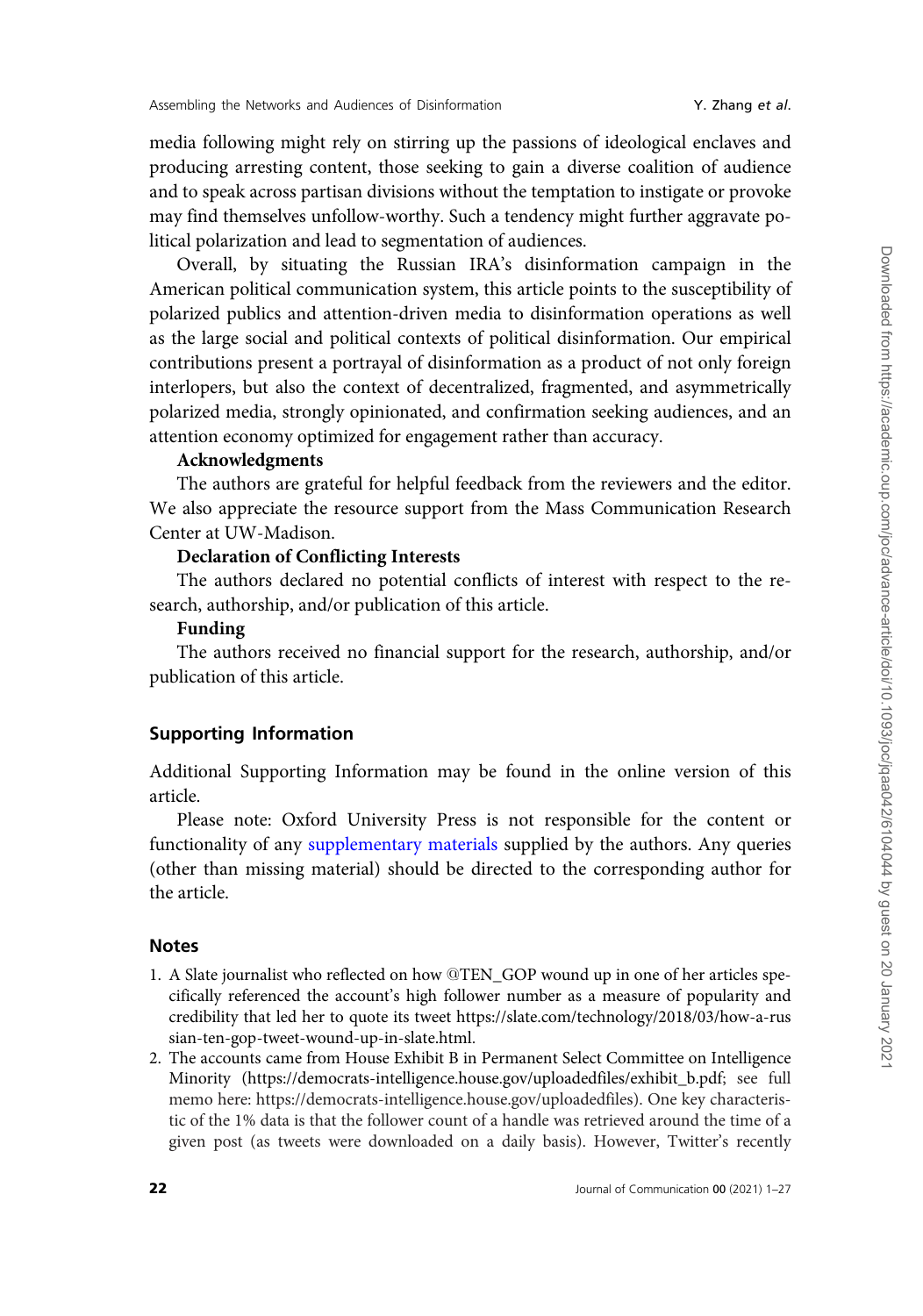<span id="page-22-0"></span>

released IRA data only provide a static number of follower count at around the revelation of IRA operation, which makes our analysis IMPOSSIBLE to do (Appendix SVIII).

- 3. Ideally, we would construct a random sample from all those who retweeted IRA account in the 1% Twitter data, download their social network information, and cluster them. However, this process would be computationally costly and time-consuming, which is a project on its own and out of the scope of this article. Hence, we rely on this convenient sample where accounts retweeting the four IRA accounts were classified with relatively high accuracy.
- 4. There can be some or significant overlap between IRA-retweeting accounts' followers. However, the number of impressions should be positively correlated with the likelihood to follow. However, this measure is not able to distinguish an IRA account's message spreading to a wide and thin audience from it reverberating through a dense community.
- 5. The time series of daily follower counts were first differenced for all the four accounts (which became "flatter"). Therefore, this number does not represent the increase in raw follower count, which could be higher.

# References

- Aral, S., Muchnik, L., & Sundararajan, A. (2009). Distinguishing influence-based contagion from homophily-driven diffusion in dynamic networks. Proceedings of the National Academy of Sciences of the United States of America, 106(51), 21544–21549.
- Badawy, A., Addawood, A., Lerman, K., & Ferrara, E. (2019). Characterizing the 2016 Russian IRA influence campaign. Social Network Analysis and Mining, 9(1), 31.
- Badawy, A, Ferrara, E., & Lerman, K. (2018, August). Analyzing the digital traces of political manipulation: The 2016 russian interference twitter campaign. In 2018 IEEE/ACM International Conference on Advances in Social Networks Analysis and Mining (ASONAM) (pp. 258–265). IEEE. Retrieved from [https://doi.org/10.1109/ASONAM.](https://doi.org/10.1109/ASONAM.2018.8508646) [2018.8508646](https://doi.org/10.1109/ASONAM.2018.8508646)
- Bail, C. A., Guay, B., Maloney, E., Combs, A., Hillygus, D. S., Merhout, F., ... Volfovsky, A. (2020). Assessing the Russian Internet Research Agency's impact on the political attitudes and behaviors of American Twitter users in late 2017. Proceedings of the National Scademy of Sciences of the United States of America, 117(1), 243–250.
- Bakshy, E, Rosenn, I, Marlow, C., & Adamic, L. (2012, April). The role of social networks in information diffusion. In Proceedings of the 21st international conference on World Wide Web (pp. 519–528). ACM. Retrieved from<https://doi.org/10.1145/2187836.2187907>
- Baum, M. A., & Groeling, T. (2008). New media and the polarization of American political discourse. Political Communication, 25(4), 345–365. [doi:10.1080/10584600802426965](http://doi:10.1080/10584600802426965)
- Beckers, K., & Harder, R. A. (2016). "Twitter Just Exploded" Social media as alternative vox pop. Digital Journalism, 4(7), 910–920. [doi:10.1080/21670811.2016.1161493](http://doi:10.1080/21670811.2016.1161493)
- Benkler, Y., Faris, R., & Roberts, H. (2018). Network propaganda: Manipulation, disinformation, and radicalization in American politics. New York, NY: Oxford University Press.
- Bennett, W. L., & Livingston, S. (2018). The disinformation order: Disruptive communication and the decline of democratic institutions. European Journal of Communication, 33(2), 122–139.<https://doi.org/10.1177/0267323118760317>
- Bennett, W. L., & Segerberg, A. (2013). The logic of connective action: Digital media and the personalization of contentious politics. Cambridge, NY: Cambridge University Press.

Bode, L., & Vraga, E. (2018). Studying politics across media. Political Communication, 35(1), 1–7.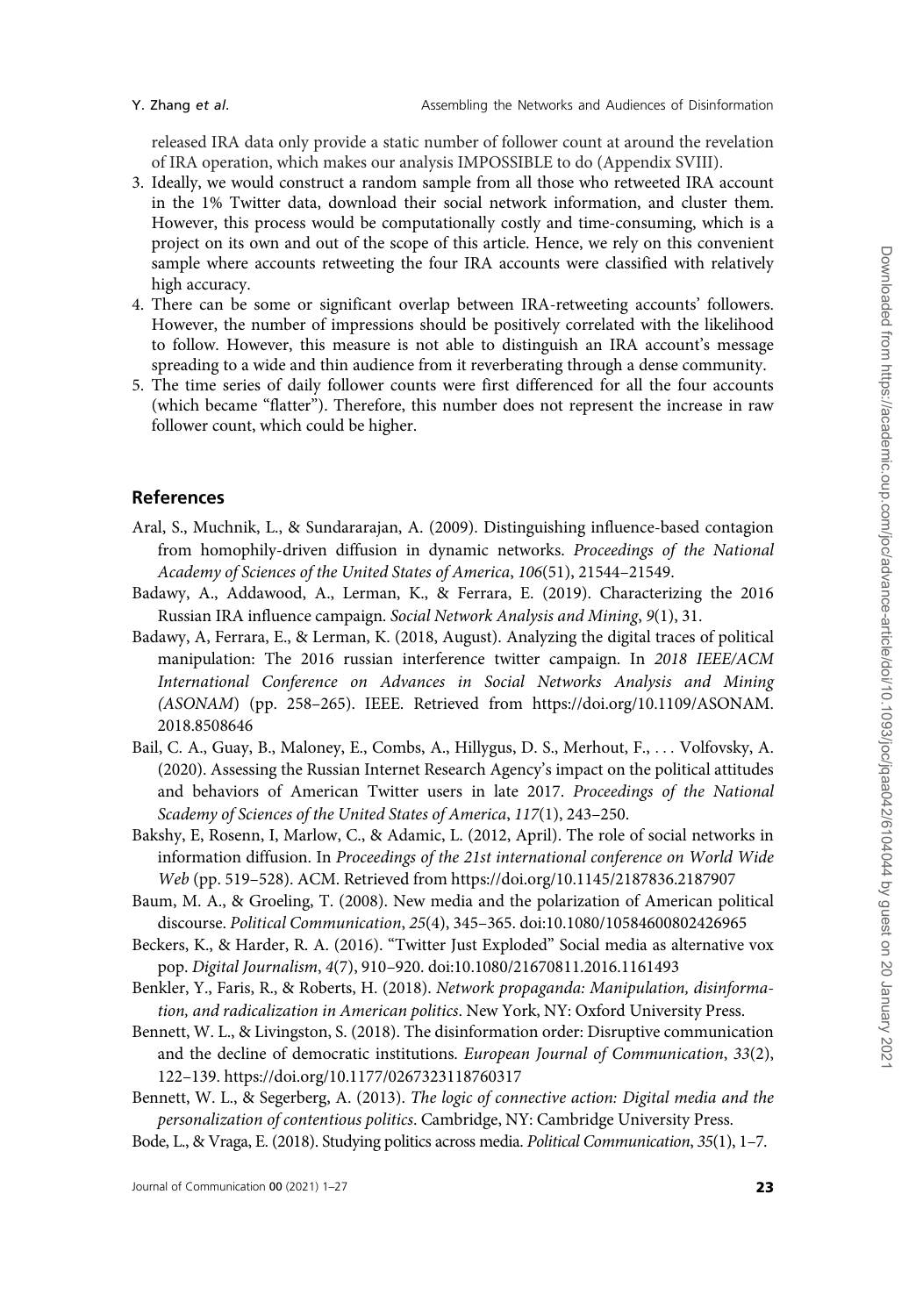- <span id="page-23-0"></span>Bossio, D. (2017). JOURNALISM AND SOCIAL MEDIA: Practitioners, Organisations and Institutions. In Journalism and social media (pp. 133–152). New York, NY: Palgrave Macmillan.
- Bovet, A., & Makse, H. A. (2019). Influence of fake news in Twitter during the 2016 US presidential election. Nature Communications, 10(1), 1–14.
- Box-Steffensmeier, J. M., Freeman, J. R., Hitt, M. P., & Pevehouse, J. C. (2014). Time series analysis for the social sciences. Cambridge, NY: Cambridge University Press.
- Boyd, D. (2017, March 2). Google and Facebook can't just make fake news disappear. Wired. Retrieved from [https://www.wired.com/2017/03/google-and-facebook-cant-just-make](https://www.wired.com/2017/03/google-and-facebook-cant-just-make-fake-news-disappear/)[fake-news-disappear/](https://www.wired.com/2017/03/google-and-facebook-cant-just-make-fake-news-disappear/)
- Burgess, J., & Green, J. (2018). YouTube: Online video and participatory culture. Hoboken, NJ: John Wiley & Sons.
- Burt, R. S. (1999). The social capital of opinion leaders. The Annals of the American Academy of Political and Social Science, 566(1), 37–54.<https://doi.org/10.1177/000271629956600104>
- Cha, M., Haddadi, H., Benevenuto, F., & Gummadi, K. P. (2010, May). Measuring user influence in twitter: The million follower fallacy. In Proceedings of the international AAAI conference on web and social media (Vol. 4, No. 1).
- Chadwick, A. (2017). The hybrid media system: Politics and power. Oxford, UK: Oxford University Press.
- Del Vicario, M., Bessi, A., Zollo, F., Petroni, F., Scala, A., Caldarelli, G., ... Quattrociocchi, W. (2016). The spreading of misinformation online. Proceedings of the National Academy of Sciences of the United States of America, 113(3), 554–559. [https://doi.org/10.1073/pnas.](https://doi.org/10.1073/pnas.1517441113) [1517441113](https://doi.org/10.1073/pnas.1517441113)
- Faris, R., Roberts, H., Etling, B., Bourassa, N., Zuckerman, E., & August, B. Y. (2017). Partisanship, propaganda, and disinformation: Online media and the 2016 US presidential election. SSRN: Retrieved from [https://ssrn.com/abstract](https://ssrn.com/abstract=3019414)=[3019414](https://ssrn.com/abstract=3019414)
- Farkas, J., & Bastos, M. (2018, July). IRA propaganda on Twitter: Stoking antagonism and tweeting local news. In Proceedings of the 9th International Conference on Social Media and Society (pp. 281–285). ACM.<https://doi.org/10.1145/3217804.3217929>
- Freelon, D., & Karpf, D. (2015). Of big birds and bayonets: Hybrid Twitter interactivity in the 2012 presidential debates. Information, Communication  $\mathfrak{G}$  Society, 18(4), 390–406.
- Freelon, D., Marwick, A., & Kreiss, D. (2020). False equivalencies: Online activism from left to right. Science, 369(6508), 1197–1201.
- Freelon, D., McIlwain, C. D., & Clark, M. (2016, February 29). Beyond the hashtags:# Ferguson,# Blacklivesmatter, and the online struggle for offline justice. Center for Media  $\mathfrak{G}$  Social Impact, American University, Forthcoming.<http://dx.doi.org/10.2139/ssrn.2747066>
- Fu, J. S. (2016). Leveraging social network analysis for research on journalism in the information age. Journal of Communication, 66(2), 299–313.<https://doi.org/10.1111/jcom.12212>
- Gillespie, T. (2011). Can an algorithm be wrong? Twitter trends, the specter of censorship, and our faith in the algorithms around us. Culture Digitally, 19, 1.
- Goel, S., Anderson, A., Hofman, J., & Watts, D. J. (2016). The structural virality of online diffusion. Management Science, 62(1), 180–196.
- Golder, S. A., & Yardi, S. (2010, August). Structural predictors of tie formation in twitter: Transitivity and mutuality. In 2010 IEEE Second International Conference on Social Computing (pp. 88–95). IEEE.<https://doi.org/10.1109/SocialCom.2010.22>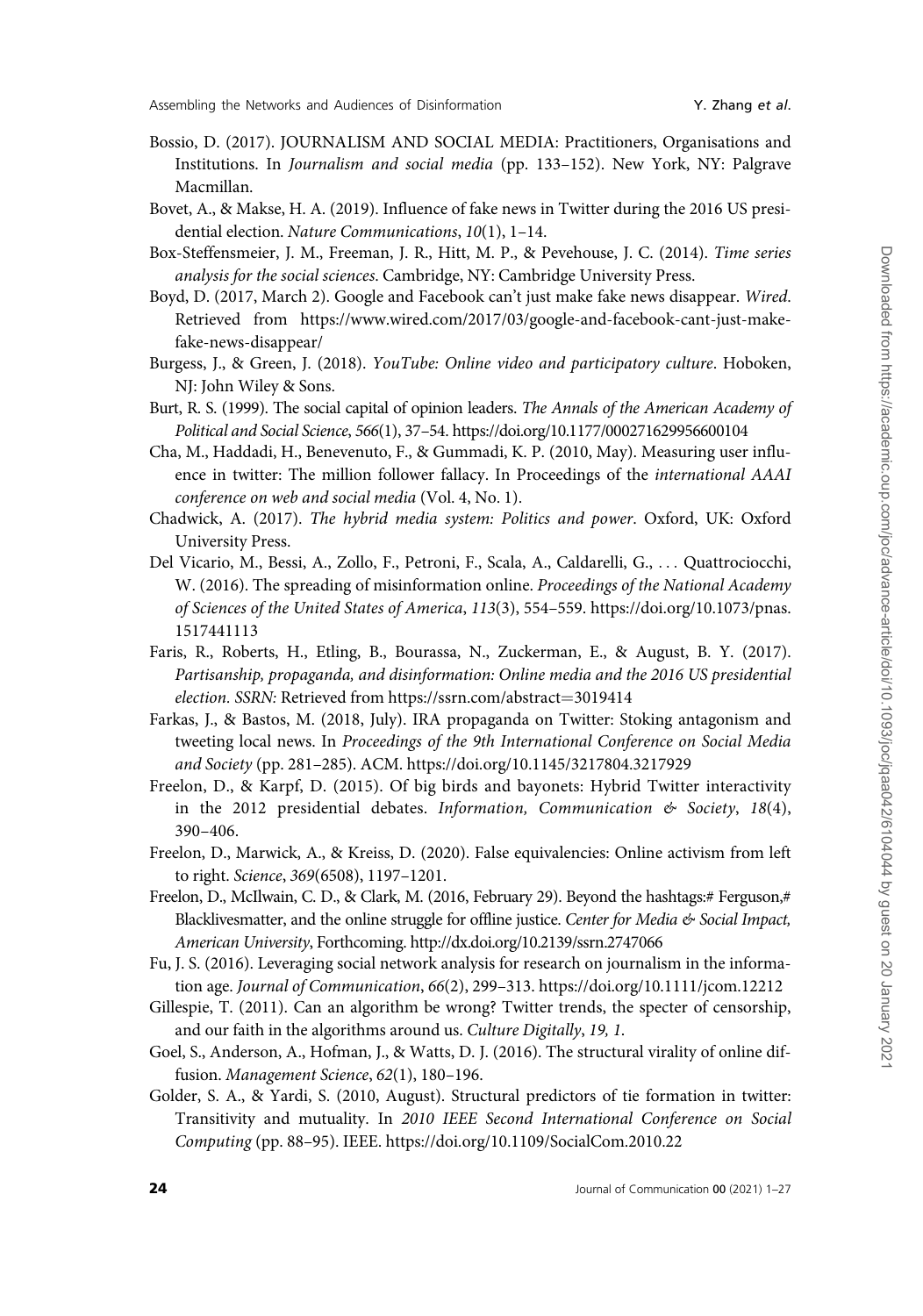- <span id="page-24-0"></span>Groshek, J. (2011). Media, instability, and democracy: Examining the Granger-causal relationships of 122 Countries from 1946 to 2003. Journal of Communication, 61(6), 1161–1182.<https://doi.org/10.1111/j.1460-2466.2011.01594.x>
- Halberstam, Y., & Knight, B. (2016). Homophily, group size, and the diffusion of political information in social networks: Evidence from Twitter. Journal of Public Economics, 143, 73–88.<https://doi.org/10.1016/j.jpubeco.2016.08.011>
- Hamilton, J. (2004). All the news that's fit to sell: How the market transforms information into news. Prinston, NJ: Princeton University Press.
- Hjorth, F., & Adler-Nissen, R. (2019). Ideological asymmetry in the reach of Pro-Russian digital disinformation to United States audiences. Journal of Communication, 69(2), 168–192.
- Hutto, C. J, Yardi, S., & Gilbert, E. (2013, April). A longitudinal study of follow predictors on twitter. In Proceedings of the sigchi conference on human factors in computing systems (pp. 821–830). ACM.<https://doi.org/10.1145/2470654.2470771>
- Jamieson, K. H. (2020). Cyberwar: how Russian hackers and trolls helped elect a president: what we don't, can't, and do know. New York, NY: Oxford University Press.
- Jansen, B. J., Zhang, M., Sobel, K., & Chowdury, A. (2009). Twitter power: Tweets as electronic word of mouth. Journal of the American Society for Information Science and Technology, 60(11), 2169–2188.<https://doi.org/10.1002/asi.21149>
- Karpf, D. (2016, June 1). The Clickbait Candidate, The Chronicle of Higher Education. Retrieved from [http://www.chronicle.com/article/The-Clickbait-](http://www.chronicle.com/article/The-Clickbait-Candidate/236815)[Candidate/236815](http://www.chronicle.com/article/The-Clickbait-Candidate/236815)
- Katz, E., Lazarsfeld, P. F., & Roper, E. (2017). Personal influence: The part played by people in the flow of mass communications. New York, NY: Routledge.
- Klinger, U., & Svensson, J. (2015). The emergence of network media logic in political communication: A theoretical approach. New Media & Society, 17(8), 1241-1257. [https://doi.org/](https://doi.org/10.1177/1461444814522952) [10.1177/1461444814522952](https://doi.org/10.1177/1461444814522952)
- Lazer, D. M., Baum, M. A., Benkler, Y., Berinsky, A. J., Greenhill, K. M., Menczer, F., ... Zittrain, J. L. (2018). The science of fake news. Science, 359(6380), 1094–1096. [https://doi.](https://doi.org/10.1126/science.aao2998) [org/10.1126/science.aao2998](https://doi.org/10.1126/science.aao2998)
- Linvill, D. L., & Warren, P. L. (2020). Troll factories: Manufacturing specialized disinformation on Twitter. Political Communication, 37(4), 1–21.
- Lukito, J., Suk, J., Zhang, Y., Doroshenko, L., Kim, S. J., & Wells, C. (2020). The wolves in sheep's clothing: How Russia's internet research agency tweets appeared in US news as Vox Populi. The International Journal of Press/Politics, 25(2), 196–216.
- Marwick, A. E. (2013). Status update: Celebrity, publicity, and branding in the social media age. New Haven, CO: Yale University Press.
- Marwick, A., & Lewis, R. (2017). Media manipulation and disinformation online. New York, NY: Data & Society Research Institute.
- McCaskill, N. (2017, October 20). Trump credits social media for his election. Politico. Retrieved from<https://www.politico.com/story/2017/10/20/trump-social-media-election-244009>
- McGregor, S. C. (2019). Social media as public opinion: How journalists use social media to represent public opinion. Journalism,<https://doi.org/10.1177/1464884919845458>
- McPherson, M., Smith-Lovin, L., & Cook, J. M. (2001). Birds of a feather: Homophily in social networks. Annual Review of Sociology, 27(1), 415–444.
- Metaxas, P. T., & Mustafaraj, E. (2012). Social media and the elections. Science, 338(6106), 472–473. doi:10.1126/science.1230456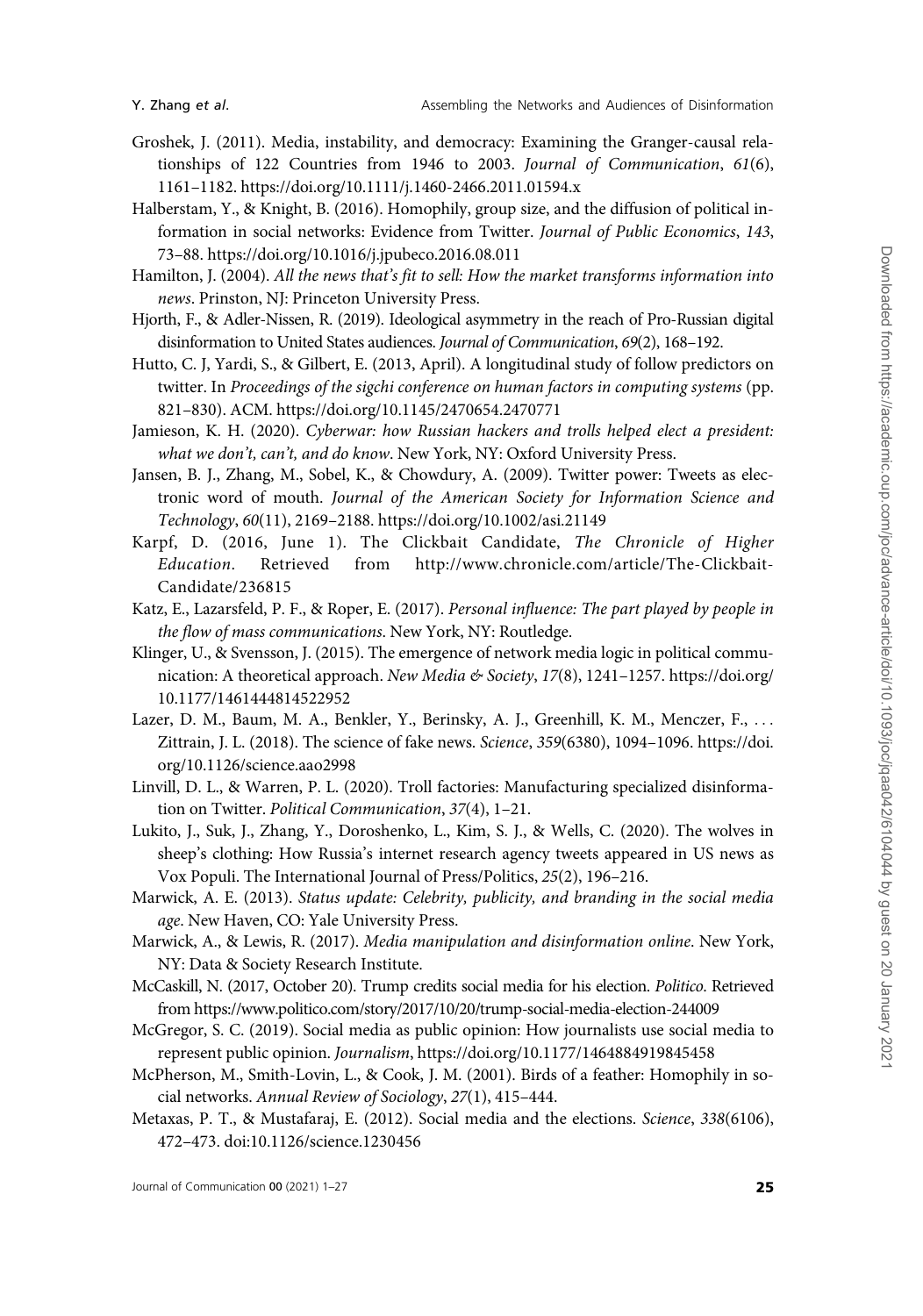- <span id="page-25-0"></span>Munger, K. (2020). All the news that's fit to click: The economics of clickbait media. Political Communication, 37(3), 376–397.
- O'Brien, L. (2017, November 01). Twitter ignored this Russia-controlled account during the election. team Trump did not. Huffington Post. Retrieved from [https://www.huffpost.](https://www.huffpost.com/entry/twitter-ignored-this-russia-controlled-account-during-the-election_n_59f9bdcbe4b046017fb010b) [com/entry/twitter-ignored-this-russia-controlled-account-during-the-election\\_n\\_](https://www.huffpost.com/entry/twitter-ignored-this-russia-controlled-account-during-the-election_n_59f9bdcbe4b046017fb010b) [59f9bdcbe4b046017fb010b](https://www.huffpost.com/entry/twitter-ignored-this-russia-controlled-account-during-the-election_n_59f9bdcbe4b046017fb010b)
- Prior, M. (2007). Post-broadcast democracy: How media choice increases inequality in political involvement and polarizes elections. New York, NY: Cambridge University Press.
- Ratkiewicz, J, Conover, M. D, Meiss, M, Gonçalves, B, Flammini, A., & Menczer, F. M. (2011, July). Detecting and tracking political abuse in social media. In Fifth international AAAI conference on weblogs and social media.
- Rojecki, A., & Meraz, S. (2016). Rumors and factitious informational blends: The role of the web in speculative politics. New Media & Society,  $18(1)$ , 25-43.
- Romm, T., & Molla, R. (2017, November 4). Here's a longer list of news organizations that cited Russia-linked Twitter accounts. Vox. Retrieved from [https://www.vox.com/2017/11/](https://www.vox.com/2017/11/4/16606188/twitter-russia-troll-news-citation-list) [4/16606188/twitter-russia-troll-news-citation-list](https://www.vox.com/2017/11/4/16606188/twitter-russia-troll-news-citation-list)
- Silverman, C., Lytvynenko, J., Vo, L. T., & Singer-Vine, J. (2017, August 8). Inside the partisan fight for your news feed. BuzzFeed News. Retrieved from [https://www.buzzfeednews.com/](https://www.buzzfeednews.com/article/craigsilverman/inside-the-partisan-fight-for-your-news-feed) [article/craigsilverman/inside-the-partisan-fight-for-your-news-feed](https://www.buzzfeednews.com/article/craigsilverman/inside-the-partisan-fight-for-your-news-feed)
- Sobierai, S., & Berry, J. M. (2011). From identity to outrage: Political discourse in blogs, talk radio, and cable news. Political Communication,28(1), 19-41. [https://doi.org/10.1080/](https://doi.org/10.1080/10584609.2010.542360) [10584609.2010.542360](https://doi.org/10.1080/10584609.2010.542360)
- Starbird, K., Arif, A., & Wilson, T. (2019). Disinformation as collaborative work: Surfacing the participatory nature of strategic information operations. Proceedings of the ACM on Human-Computer Interaction, 3(CSCW), 1–26.
- Susarla, A., Oh, J. H., & Tan, Y. (2012). Social networks and the diffusion of user-generated content: Evidence from YouTube. Information Systems Research, 23(1), 23-41.
- Swanson, N. R., & Granger, C. W. (1997). Impulse response functions based on a causal approach to residual orthogonalization in vector autoregressions. Journal of the American Statistical Association, 92(437), 357–367.<https://doi.org/10.1080/01621459.1997.10473634>
- Tucker, J., Guess, A., Barbera´, P., Vaccari, C., Siegel, A., Sanovich, S., ... Nyhan, B. (2018, March 19). Social media, political polarization, and political disinformation: A review of the scientific literature. William and Flora Hewlett Foundation.<http://dx.doi.org/10.2139/ssrn.3144139>
- Tufekci, Z. (2013). "Not this one" social movements, the attention economy, and microcelebrity networked activism. American Behavioral Scientist, 57(7), 848–870.
- Tufekci, Z., & Wilson, C. (2012). Social media and the decision to participate in political protest: Observations from Tahrir Square. Journal of Communication, 62(2), 363–379.
- Vanderhill, R. (2013). Promoting authoritarianism abroad. Boulder, CO: Lynne Rienner Publishers.
- Vargo, C. J., Guo, L., & Amazeen, M. A. (2018). The agenda-setting power of fake news: A big data analysis of the online media landscape from 2014 to 2016. New Media & Society, 20(5), 2028–2049.
- Wardle, C., & Derakhshan, H. (2017). Information disorder: Toward an interdisciplinary framework for research and policy making. Council of Europe report, DGI (2017), 9.
- Watts, D. J., & Dodds, P. S. (2007). Influentials, networks, and public opinion formation. Journal of Consumer Research, 34(4), 441–458.<https://doi.org/10.1086/518527>